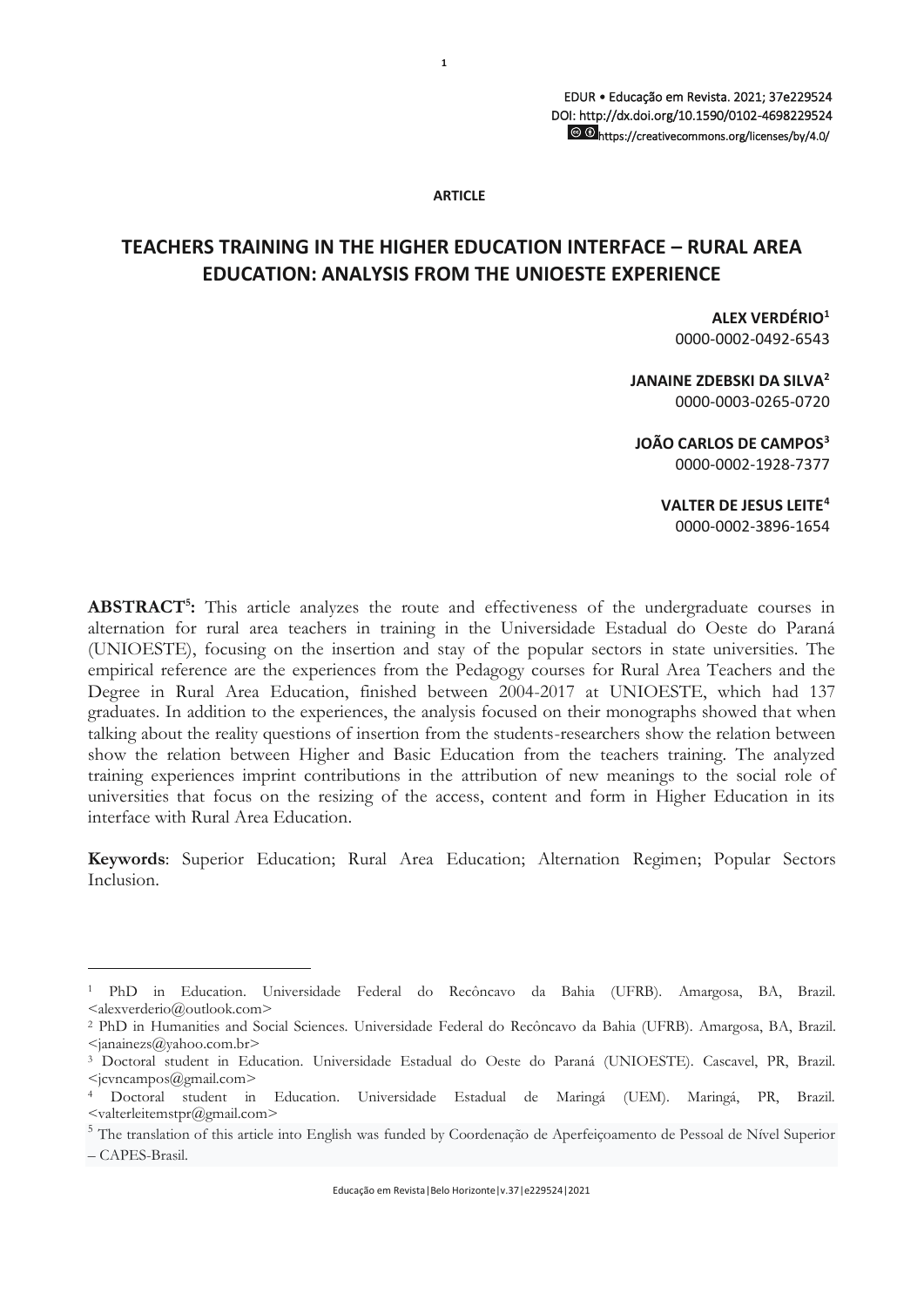## **FORMAÇÃO DE EDUCADORES NA INTERFACE EDUCAÇÃO SUPERIOR – EDUCAÇÃO DO CAMPO: ANÁLISE A PARTIR DA EXPERIÊNCIA NA UNIOESTE**

**RESUMO:** Analisa o percurso e a efetividade dos cursos de graduação em alternância para formação de educadoras e educadores do campo na Universidade Estadual do Oeste do Paraná (Unioeste), com foco na inserção e permanência dos setores populares na Universidade pública. A elaboração tem como referencial empírico as experiências dos cursos de Pedagogia para Educadores do Campo e Licenciatura em Educação do Campo, concretizadas entre 2004 – 2017 na Unioeste e que promoveram a formação de 137 estudantes. Além das experiências, a análise voltou-se para as Monografias elaboradas nos cursos que, ao tratar de questões da realidade de inserção dos estudantes-pesquisadores evidenciam a relação entre Educação Superior e Educação Básica do Campo a partir da formação de educadores. As experiências formativas analisadas imprimem contribuições na ressignificação da função social da Universidade que incidem no redimensionamento do acesso, do conteúdo e da forma na Educação Superior em sua interface com a Educação do Campo.

**Palavras-chave:** Educação Superior, Educação do Campo, Regime de Alternância, Inclusão de Setores Populares.

## **FORMACIÓN DE EDUCADORES EN INTERFAZ EDUCACIÓN UNIVERSITARIA – EDUCACIÓN EN CONTEXTOS RURALES: ANÁLISIS DE LA EXPERIENCIA DE LA UNIOESTE**

**RESÚMEN:** Analiza el curso y la efectividad de carreras de graduación en alternancia para formación de educadores del campo en la Universidad Estatal del Oeste de Paraná (UNIOESTE), con foco en la inserción y permanencia de sectores populares en la universidad pública. La elaboración tiene como referencial empírico las experiencias de carreras de Pedagogía para Educadores en contextos rurales y Licenciatura en Educación en el Contexto Rural, realizadas entre 2004 – 2017 en la UNIOESTE y que promovieron la formación de 137 estudiantes. Además de las experiencias, el análisis volcó-se para las monografías elaboradas en estas carreras que, al tratar de cuestiones de la realidad de inserción de los estudiantes-investigadores evidencian la relación entre Educación Universitaria y Educación Básica en contextos rurales a partir de la formación de educadores. Las experiencias formativas analizadas imprimen contribuciones en la resignificación de la función social de la Universidad que inciden en el redimensionamiento del acceso, del contenido y de la forma en la Educación Universitaria en su interfaz con la Educación en Contexto Rural.

**Palabras clave:** Educación Universitaria; Educación en Contextos Rurales; Régimen de Alternancia; Inclusión de Sectores Populares.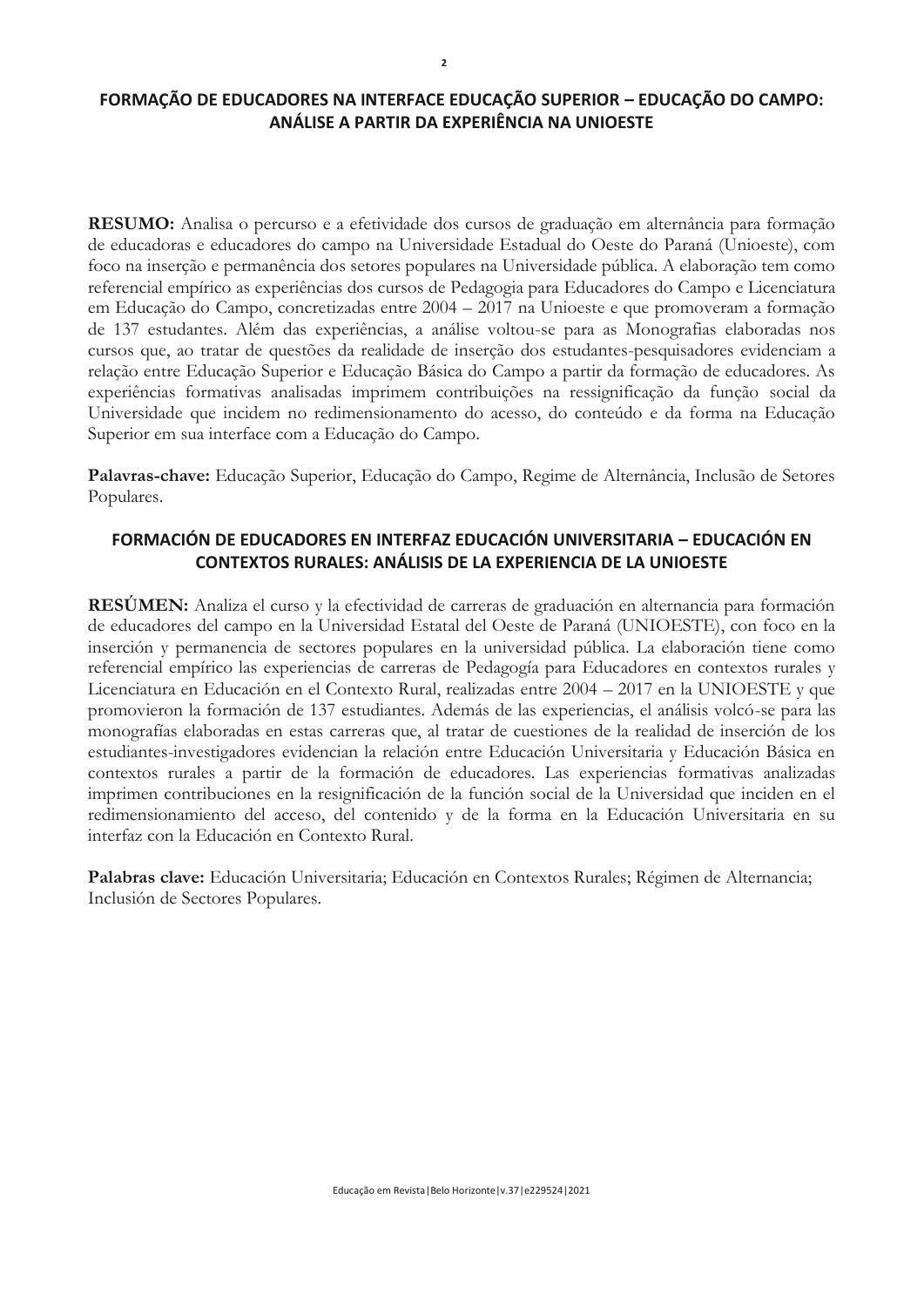#### **INTRODUCTION**

The Public University in Brazil was founded as a space restricted to the education of the ruling elites. This understanding is affirmed across historically situated studies which keep their analytical relevance, such as Álvaro Vieira Pinto (1994) and Marilene Chauí (2001), allowing for the verification of elements outlining the role of the University within the Brazilian context and, at the same time, unequivocally underline its eminently exclusive character.

**3**

However, in the early years of the 21st century, this elitist and conservative conception of the Brazilian Public University started being questioned by movements comprised of sectors of the popular classes that, until then, had been denied access to higher education. This scenario was strengthened, in particular, with the political agreements signed in Brazilian society. Thus, in the last fifteen years – the first of the 21st century – the Brazilian Public University started taking into consideration some claims of the working class regarding higher education. In this process, quotas for black and indigenous students, as well as the insertion of students from public schools, have been given special attention. Such actions have been permeated by countless disputes and contradictions, but, in turn, produced important changes in the profile of the Brazilian university student. This reconfiguration took place as an echo of a set of public policies intended to achieve this result, as reflected across the studies recorded by Loss et al. (2018) and Loss and Vain (2018).

Among the public policies implemented for this purpose, stand out the ones related to the struggle for Rural Education. Their effects have also reached the University, which boosted the incorporation and implementation of actions addressed to the working people of rural areas, shaping and boosting the interface between Higher and Rural Education in the context of Brazilian public Universities. It is in this context that the struggle for Rural Education in Brazil, even in the face of countless losses and setbacks, has produced effective action within the scope of the conquest of public policies in a complementary and reciprocal way – at all levels and spheres – and the guarantee of educational processes, always mediatized and tensioned within the class society, but also related to the perspectives and demands of the rural workers involved in the struggle. This process is both sustained and supportive of the action carried out by rural workers, above all, through their social organizations. Within this framework,

> [...] the struggle for Rural Education is understood as the articulation of diverse subjects committed to the education of rural workers in Brazil, having as a central element the subjects which they bring to the forefront in the proposition and in the realization of an education that meets their interests and, while connected to counter-hegemonic educational processes, places itself within the social transformation and human emancipation perspective.

> Thus, the struggle for Rural Education starts from the very diversity of rural workers in Brazil and the educational practices and perspectives forged within their social struggles. The struggle for Rural Education is different within the class unit. It is neither homogeneous nor uniform but has a materiality of origin that imbues it with both identity and unity (VERDÉRIO, 2018, p. 66-67).

While immersed in continuous clashes, this contradictory scenario instigates the reflection and analysis processes carried out in the controversy amidst achievements and setbacks, ruptures and conservatism, where the old and the new are placed at the same time in the Public University, which is tensioned on a daily basis within the context of the class struggle. If, on the one hand, the Public University is contingent on expanding its capillarity and the openness for the insertion of diverse subjects who, until then, had not been able to attend it; at the same time, it is surrounded by the authoritarian, oligarchic, and violent patterns promoted by Brazilian and capitalist societies in general (CHAUÍ, 2001).

In the context of promoting studies and research to qualitatively analyze this insertion, the Programa de Desenvolvimento Acadêmico Abdias Nascimento (Academic Development Program Abdias Nascimento), ruled by the SECADI/CAPES Notice No. 02/2014, has been placed as a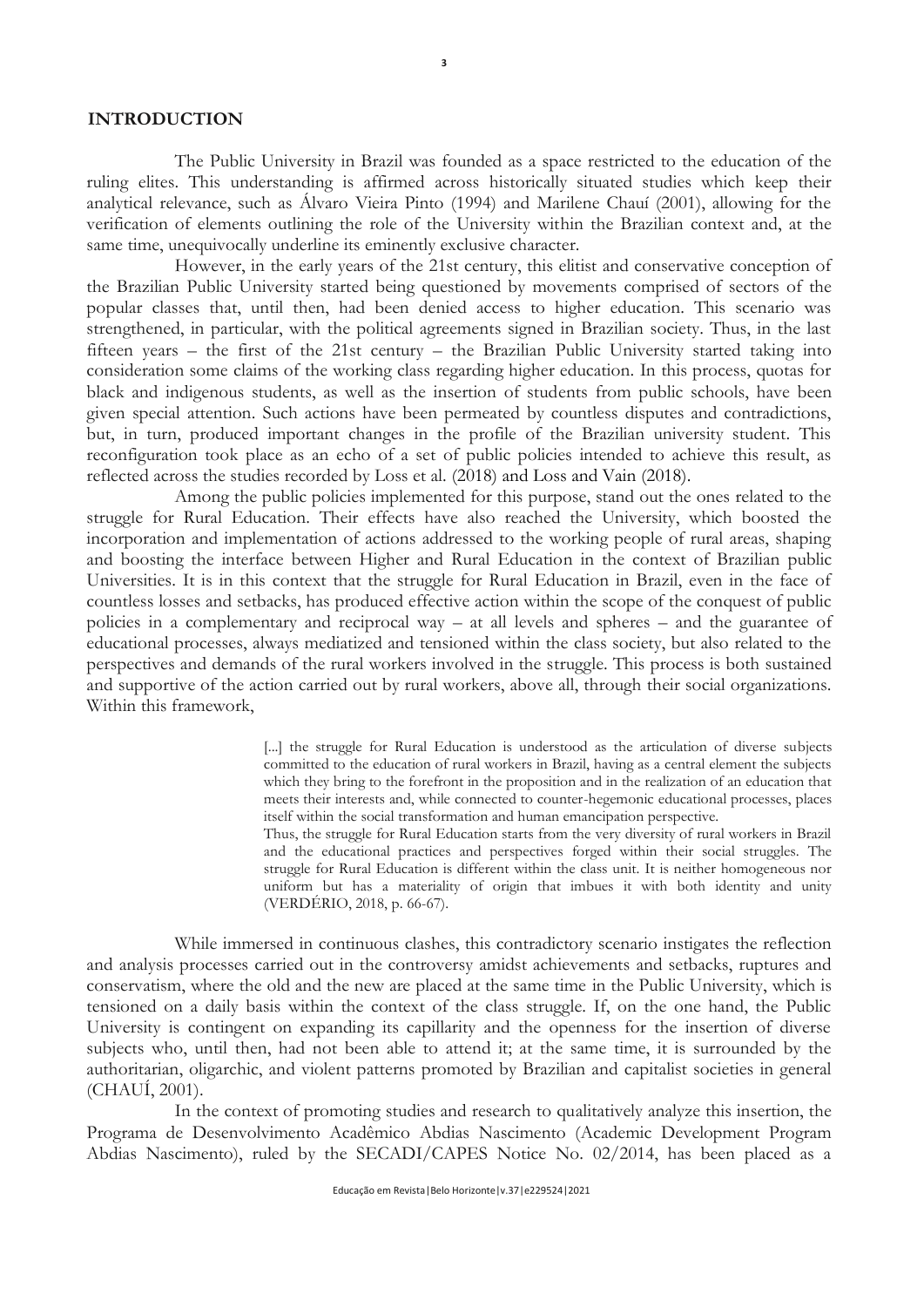concrete possibility for the analysis and systematization of elements concerning the inclusion and permanence of Popular Sectors in Higher Education. With the investigative perspective adopted in the research, taking into consideration the insertion and permanence actions developed by UNIOESTE, especially between 2004 and 2017, we opted for an analysis focused on the actions carried out within the Higher and Rural Education interface sustained by a partnership with Rural Popular Social Movements that brought into the Public University a portion of the Brazilian society which, until recently, did not have any perspective of access to Higher Education.

Thus, the Rural Education Research Axis was created, in line with the research proposal tied to the Abdias Nascimento Program, aimed at analyzing the training of rural educators at UNIOESTE in partnership with the Rural Popular Social Movements.

In addition to the organic link with the analyzed training processes, documentary research and bibliographic research stood out among the methodological procedures.

As the first empirical references, the National Education Program on Agrarian Reform (PRONERA) and the Support Program for the Licentiate degree in Rural Education (PROCAMPO) were considered in their effectiveness with UNIOESTE, which allowed the formation of rural educators to be completed in higher-level courses, organized alternately. The analysis of these two Programs – PRONERA and PROCAMPO – and of some of their actions that, among others, comprise the public policy for the Rural Education in Brazil, had the comprehension produced collectively in the struggle for Rural Education as a key analysis, understanding that it is from the organized struggle of rural workers that the State, through its public policies, will answer to the demands of different social sectors in face of their claims. In this way, public policies are characterized as mediatized and continuously tensioned actions, sometimes guided by the hegemonic orientation of the State, sometimes guided by the struggles of the working class, in this case, the rural workers and their organizations.

Based on the data produced and the analysis on the effectiveness of PRONERA and PROCAMPO, the profile of the public that joined Higher Education programs at UNIOESTE through the Pedagogy for Rural Educators and Licentiate in Rural Education courses was analyzed. For this purpose, a mapping of the subjects participating in the four classes of the two courses at the University was elaborated. As empirical references of the research were taken: The Living Memorials elaborated in the process of selecting the classes, the Undergraduate Thesis, and the documents related to the courses filed at the University.

From the production of research data and with the analysis of the profile of the constituent public of each undergraduate course class in Rural Education at UNIOESTE, it was also possible to establish a profile of the academic-scientific production of those who were involved. In these terms, there was the core element of analysis and comprehension that the understanding that the link with Higher Education within the interface with Rural Education in the context of UNIOESTE had the connection to Rural Popular Social Movements as a reference of insertion and permanence. This key to reading and understanding has been evidenced from the analysis of the 137 Undergraduate Thesis produced by the Pedagogy for Rural Educators and Licentiate degree in Rural Education students from UNIOESTE.

Taken as a whole, the data produced allowed the perception that the insertion in graduation through the effectiveness of affirmative public policies and inclusion opens a range of possibilities for practical-theoretical reflection on the educational actions developed within the scope of Rural Popular Social Movements and Rural Basic Education translated, among others, through the elaboration of the Undergraduate Thesis.

### **THE TRAINING OF RURAL EDUCATORS AND THE AFFIRMATION OF THE PUBLIC POLICIES ON RURAL EDUCATION: PRONERA AND PROCAMPO**

Public policies on Rural Education have been perceived by the Brazilian State as a result of the struggle, organization, and mobilization of rural workers in the perspective of enforcing their right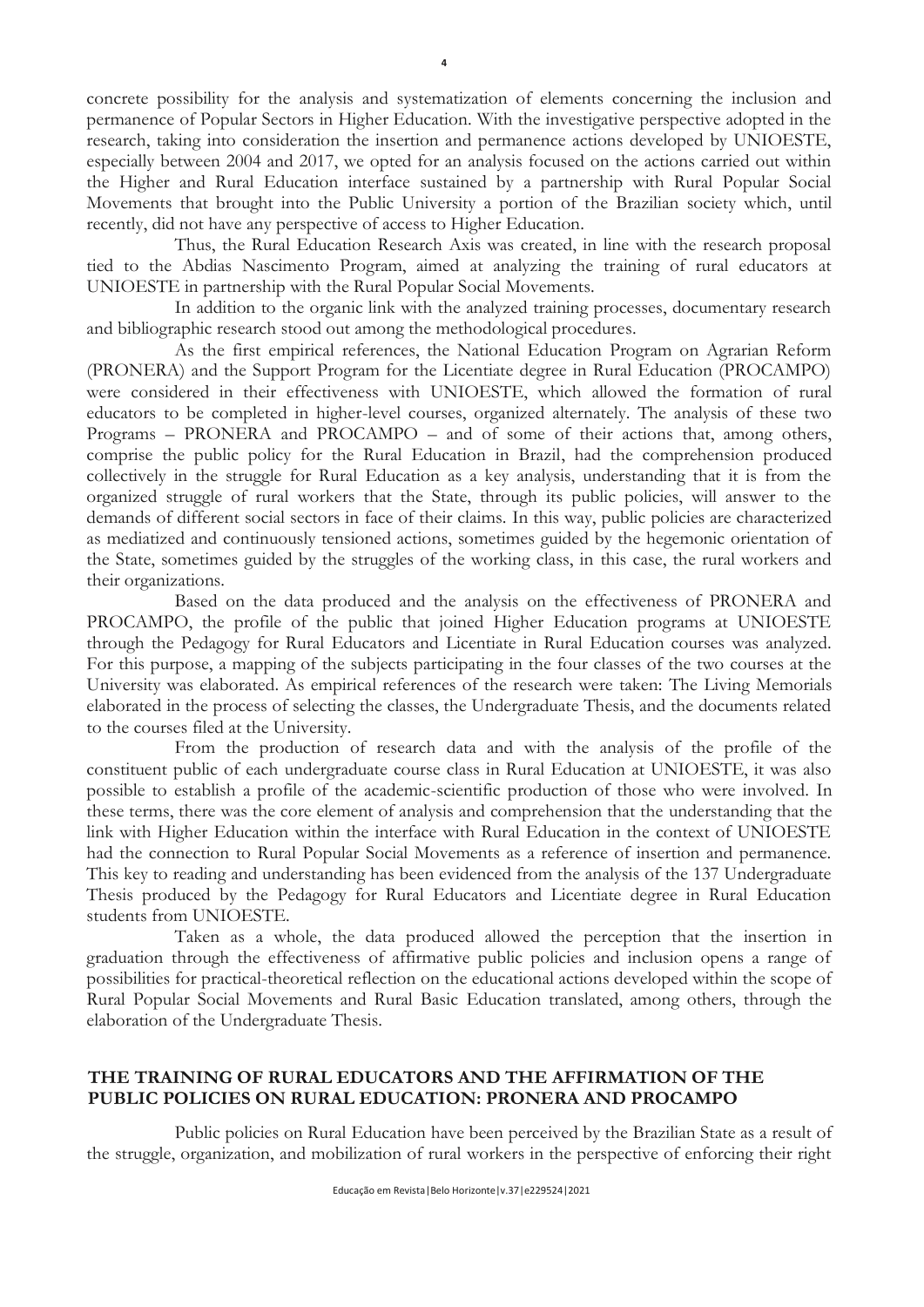to education. In this context are highlighted two Government Programs focused on Rural Education in its interface with Higher Education: PRONERA and PROCAMPO.

PRONERA was instituted on April 16, 1998, through Ordinance No. 10, from the extinct Ministério Extraordinário da Política Fundiária (Extraordinary Ministry of Land Policy) (SANTOS, 2012), and presented to Brazilian society at the I Conferência Nacional de Educação do Campo (1st National Conference on Rural Education), which also took place in 1998. It should be noted that:

> The initial period of the experiment – between 1998-2002 – is marked by an intense conflict, as the National State and its Minimal State policy conflicted with popular initiatives such as the very one under analysis. It is interesting to observe this contradiction, as it is precisely at the moment of greater intensity in the fight against social movements, and when public policies are scarce for the population as a whole, that a popular public policy initiative advances (GHEDINI et al., 2018, p. 265-266).

#### Based on this context, PRONERA aims to:

Strengthening the education provided in areas of Agrarian Reform by stimulating, proposing, creating, developing, and coordinating educational projects while adopting methodologies geared to the specificity of the rural areas, with a view to contributing to the promotion of social inclusion with sustainable development in Agrarian Reform Settlement Projects (BRAZIL, 2016, p. 18).

PRONERA is a milestone in the structuring of Rural Education in Brazil, also within the public policy scope. Its effectiveness makes it "[...] the first large-scale action by the Brazilian State in the perspective of constituting an emphatic response to the struggle for Rural Education; it marks a new understanding regarding governmental actions directly related to social claims." (VERDÉRIO, 2018, p. 96).

> Among the innovations introduced by PRONERA stands out the tripartite management model, with the participation of members of the federal government, universities, and social movements [...]. Higher education institutions have a strategic role within the Program, as they accumulate mediation roles between social movements and the Instituto de Colonização e Reforma Agrária (INCRA, Institute for Colonization and Agrarian Reform), of administrativefinancial management, and pedagogical coordination of the projects. The social movements are responsible for mobilizing communities, while INCRA's Regional Superintendencies (SRs) deal with financial monitoring, logistical support, and interinstitutional articulation. In theory, the state and municipal education departments should support the implementation of the projects, ensuring their continuity, which rarely is the case (ANDRADE; DI PIERRO, 2004, p. 22-23).

Presidential Decree No. 7,352 of November 4, 2010, in turn, established PRONERA as an integral part of the public policies for Rural Education. According to information collected from INCRA's official website, throughout its eighteen years of existence, PRONERA has enabled the training of more than 185 thousand young people and adults beneficiated from the Programa Nacional de Reforma Agrária (National Agrarian Reform Program) (INCRA, 2016). In addition to the direct beneficiaries' program, other people potentially assisted by PRONERA are:

> Teachers and educators, with an effective or temporary contract with the Municipal and/or State Education Departments, carrying out educational activities in direct service to the beneficiary families in schools located both in the settlements and their surroundings and who serve the settled community, which should be confirmed by a document issued by one of the bodies mentioned. (BRAZIL, 2016, p. 21).

Map 1 presents a panorama allowing for the sizing of the PRONERA's scope at the national level with its rotational undergraduate courses carried out between 1998 and 2011.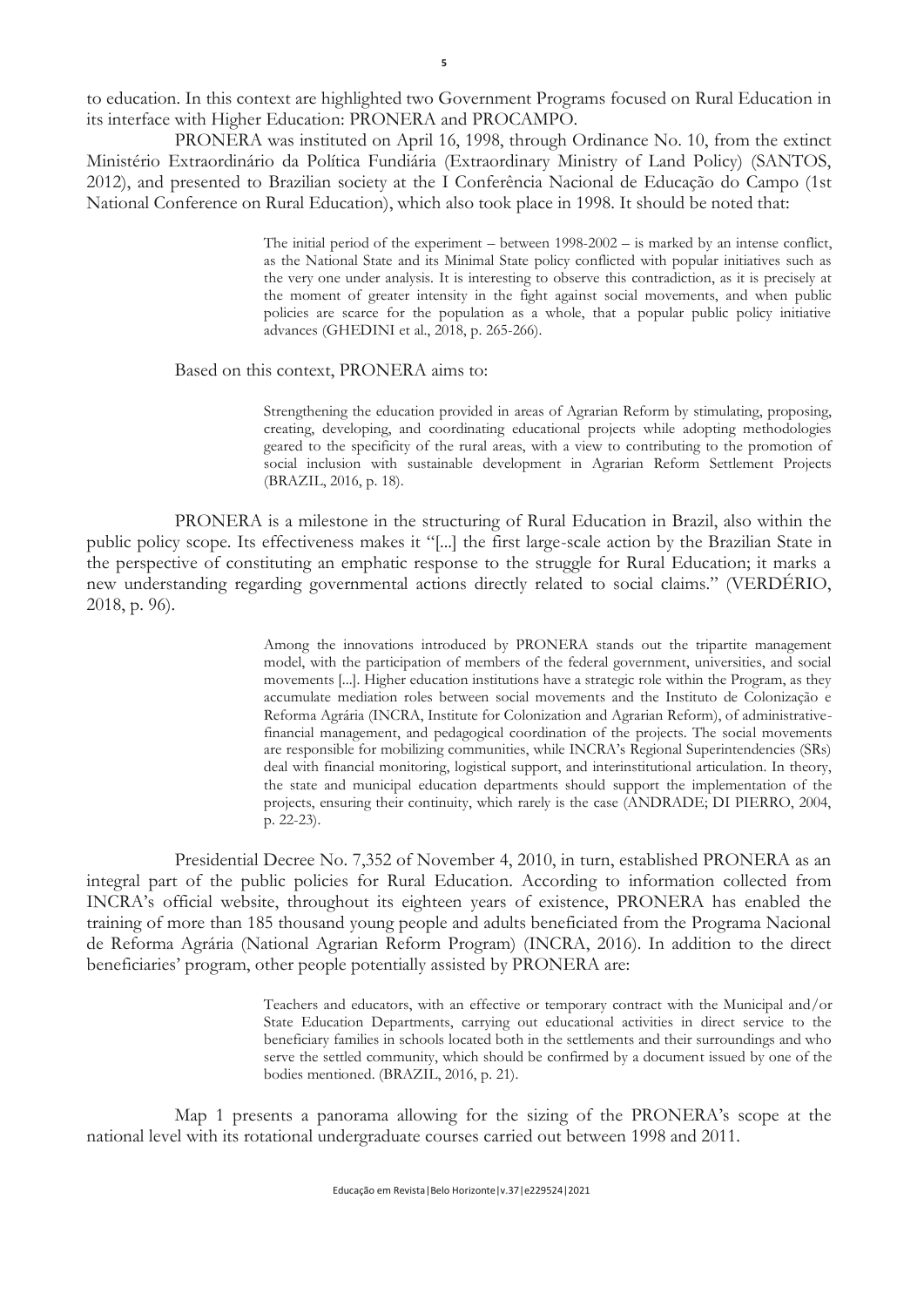

**Map 1: Higher education courses offered by PRONERA (1998-2011)**

**6**

SOURCE: adequacy from IPEA (2015).

While expressing concrete actions for the access and permanence of people from popular sectors in the Brazilian Public University, the panorama presented in Map 1 also registers PRONERA's character as a driver of the interface between Higher and Rural Education. This character affects the design and capillarity of public policies for Rural Education within the national territory, especially through undergraduate courses for the rotational training of rural educators, including the Pedagogy course for Rural Educators offered by UNIOESTE in partnership with the Rural Popular Social Movements and PRONERA itself.

According to data from the II Pesquisa Nacional sobre a Educação na Reforma Agrária (II National Survey on Education in Agrarian Reform) (IPEA, 2015), 320 courses were carried out through PRONERA between 1998 and 2011, 167 of which were Youth and Adult Elementary Education courses, 99 were High School courses, and **54 were Higher Education courses.**

Horácio (2015), in turn, noted that there have been nineteen classes of the Pedagogy of the Earth rotational course in Brazil between 1998 and 2014. The classes were carried out through PRONERA and involved twelve public Universities. This data allows for the assessment of the training of rural educators in rotational undergraduate courses as an achievement for the struggle for Rural Education driven by PRONERA since 1998.

Just like PRONERA, as of 2008, PROCAMPO assumed the role of fundamental action by the Federal Government in promoting and carrying out the training of rural educators in Brazil, culminating with the establishment of the Licentiate degree in Rural Education in State and Federal Universities, and Higher Education Institutes.

According to Ramos et al. (2004, p. 5), the proposal for the Licentiate degree in Rural Education and PROCAMPO's formulation were initially processed within the Grupo Permanente de Trabalho em Educação do Campo (Permanent Working Group on Rural Education), "[...] established under the scope of MEC by Ordinance No. 1,374 of 06/03/03, with the attribution of articulating the Ministry's actions pertaining to Rural Education [...]". One of the results achieved by this Permanent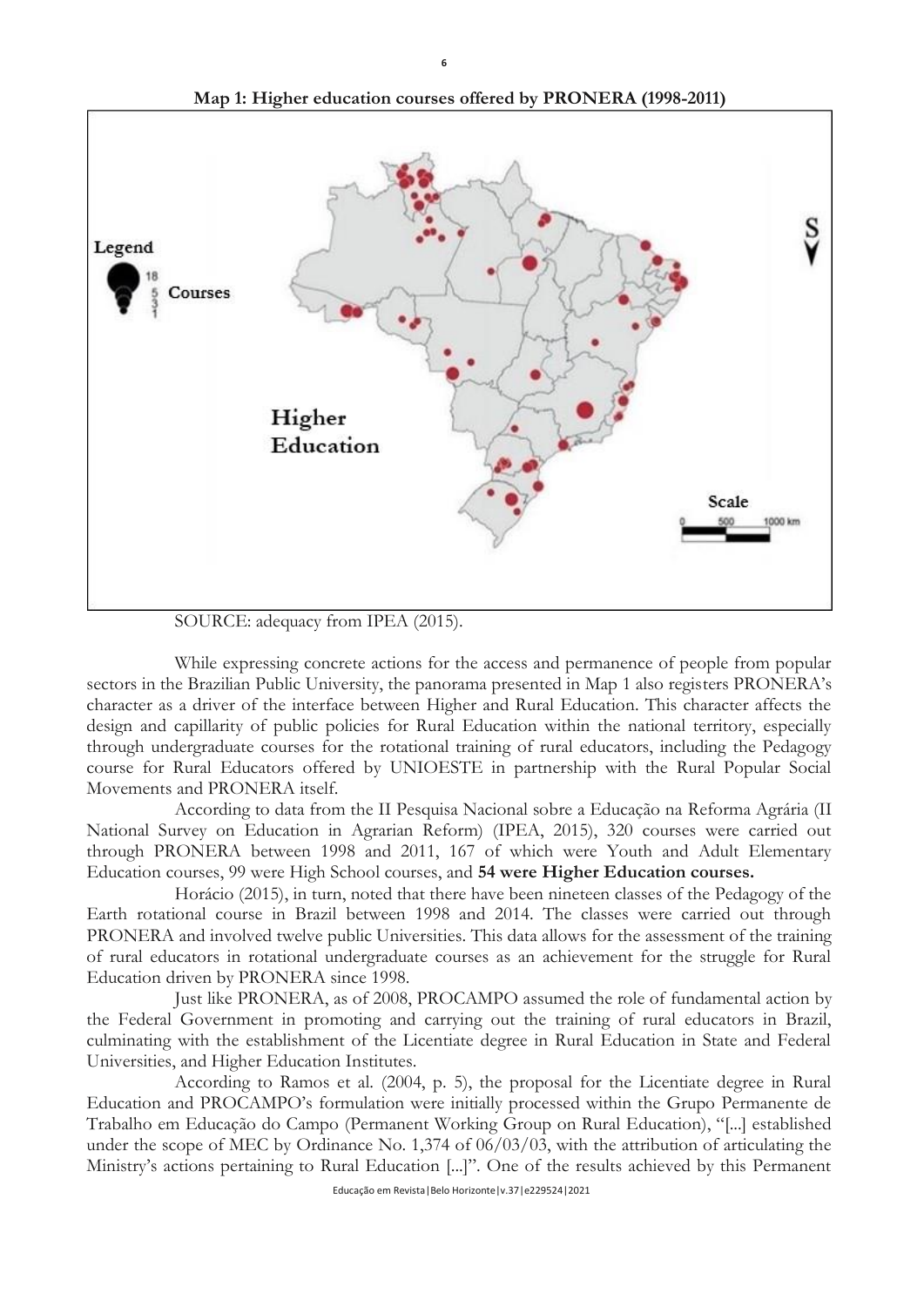Working Group was the formulation of the original draft of the Full Licentiate Degree in Rural Education (MEC, 2006), which subsequently supported the undertaking of the first four pilot experiences<sup>6</sup> of the implementation of the course in Brazil.

From the realization of the pilot experiments in 2008 and through the Secretaria de Educação Continuada, Alfabetização, Diversidade e Inclusão (SECADI, Secretariat of Continuing Education, Literacy, Diversity and Inclusion), MEC published the first public notice for the implementation of the Licentiate degree in Rural Education at Universities willing to submit their proposals. With the first call from PROCAMPO, 27 proposals were selected to carry out the course in fourteen states of the federation, plus the Federal District (BRAZIL, 2008). Among the proposals approved PROCAMPO's 2008 call for proposals, there was the one presented by UNIOESTE *campus* Cascavel.

In April 2009, MEC published the Call Notice No. 09, thus constituting PROCAMPO's second public notice. Considering the courses approved by the 2008 call, together with the courses approved by the 2009 call, MEC announced the participation of 33 Higher Education Institutions in PROCAMPO until 2010. According to Brazil (2010), the execution of the two public notices promoted the assembly of 56 classes of the course and a total of 3,358 places made available for the training of rural educators in the Licentiate degree in Rural Education rotational courses by areas of knowledge.

In March 2012, PROCAMPO became part of the Programa Nacional de Educação do Campo (PRONACAMPO, National Rural Education Program). Within the scope intended by MEC's action, PRONACAMPO, both proposed and managed by SECADI, was characterized as "[...] an articulated set of actions to support the education systems for the implementation of Rural Education policies, as provided in the Decree No. 7,352, of November 4, 2010" (BRAZIL, 2013, p. 1). With PRONACAMPO's establishment within the scope of the training of rural educators in undergraduate courses, among others, the two structural elements of Licentiate courses in Rural Education in Brazil were reaffirmed: the rotational regime and the training by areas of knowledge.

According to information compiled by Verdério (2018), from Ordinance No. 72, of December 21, 2012, which disclosed the result of the third selection of proposals submitted to PROCAMPO, it appears that the third call for proposals included a set of 44 Federal Universities across nineteen Brazilian states, plus the Federal District.

According to Map 2, it appears that with the third call for PROCAMPO there was a significant increase in the offer of vacancies and implementation of the Licentiate degree in Rural Education in Brazil. This significant increase was causally related to the facilitation provided by PROCAMPO's third call for bids, which ensured that the Federal Universities adhered to the call for bids for the hiring of fifteen permanent professors and three administrative technicians, together with an initial financial support of BRL 4,000.00 student/year. MEC's willingness MEC to make the hiring of teachers and educational technicians available through public tender, plus the initial funding resources for the constitution of the classes, boosted PROCAMPO and the expansion of the Licentiate degree in Rural Education as a priority action by MEC within Federal Universities.

### **Map 2: Territorialization of undergraduate courses in Rural Education, Brazil**

<sup>6</sup> The experiments were carried out following an invitation from MEC to four Federal Universities, namely: Universidade de Brasília (UnB), Universidade Federal de Minas Gerais (UFMG), Universidade Federal da Bahia (UFBA) and Universidade Federal de Sergipe (UFS). According to Molina and Sá (2011), this action enabled and resulted in PROCAMPO's own configuration.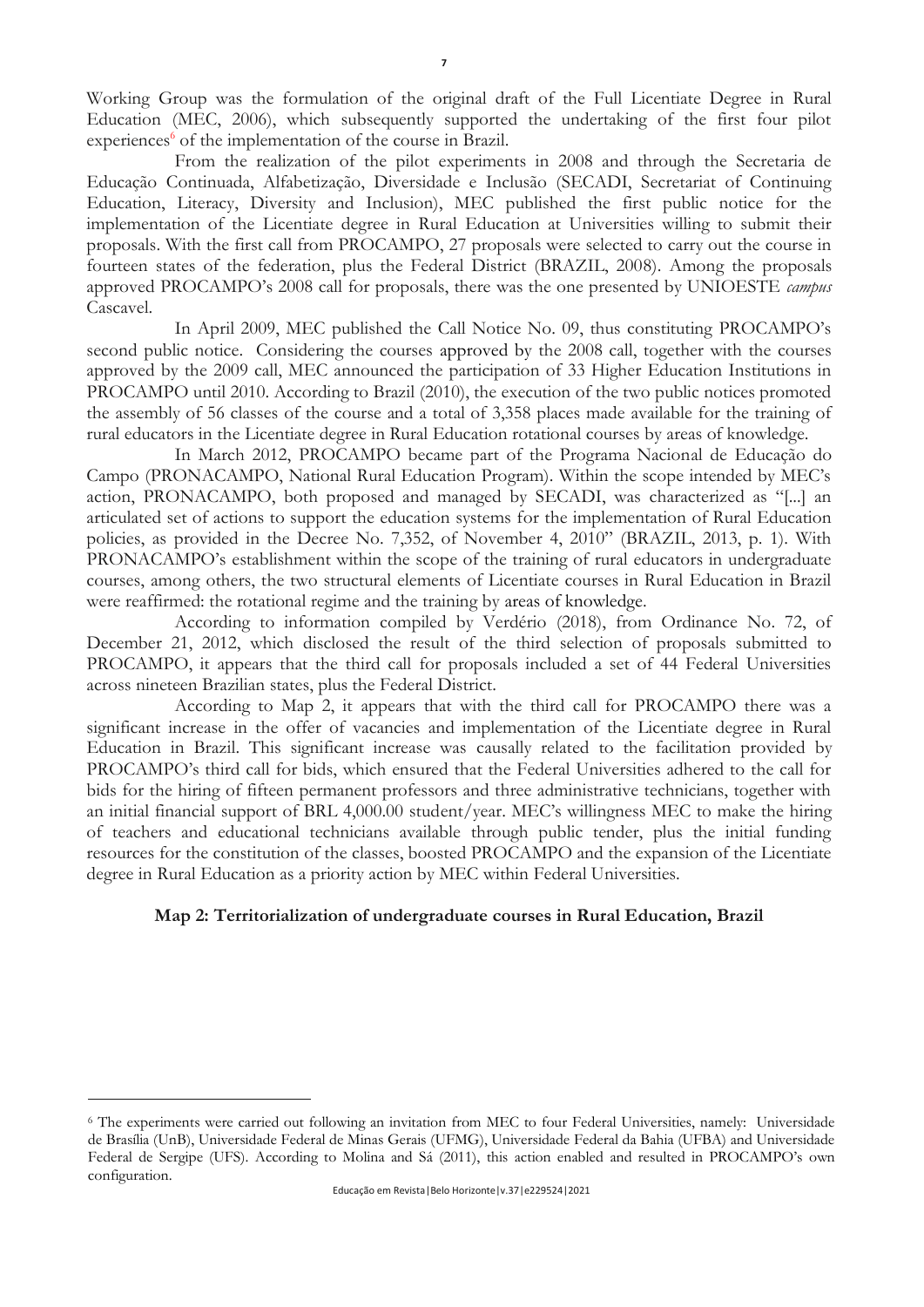

SOURCE: Leal et al. (2019, p. 47).

According to Molina et al. (2019, p. 10) and as demonstrated in Map 2, there are 44 undergraduate courses in Rural Education in progress in Brazil, spread across 31 Universities and four Federal Institutes of Education. Also, according to the data systematized by Verdério (2018), until 2018, when considering all Universities (State and Federal), Federal Education Institutes, and other Higher Education Institutions involved with PROCAMPO, a total of 53 Higher Education Institutions in Brazil have developed or were working on the development of experimentation with the Licentiate degree in Rural Education, organized in areas of knowledge and carried out under the rotational regime.

## **UNIOESTE AND THE TRAINING OF RURAL EDUCATORS: PEDAGOGY FOR RURAL EDUCATORS AND LICENTIATE DEGREE IN RURAL EDUCATION**

The demand for rotational undergraduate courses in Paraná has its most elaborated expression based on the performance of the Articulação Paranaense por uma Educação do Campo (APEC). It was at the II Conferência Estadual de Educação do Campo (2nd State Conference on Rural Education), which took place in November 2000 in Porto Barreiro, PR – Brazil, that such claim took off and reached public institutions of higher education within the state.

The claim for the "Creation of the Pedagogy of the Earth course in the State of Paraná" was recorded in the Carta de Porto Barreiro (APEC, 2000, p. 56). This need had already been pointed out by the Movimento dos Trabalhadores Rurais Sem Terra (MST, Landless Rural Workers Movement) since the institution of PRONERA, in 1998. However, it was the holding of the II Conferência Estadual de Educação do Campo that boosted this demand, bringing it to the forefront of the struggle for Rural Education in Paraná. UNIOESTE was among the various promoters of the Conference, which favored the development of the course within the University.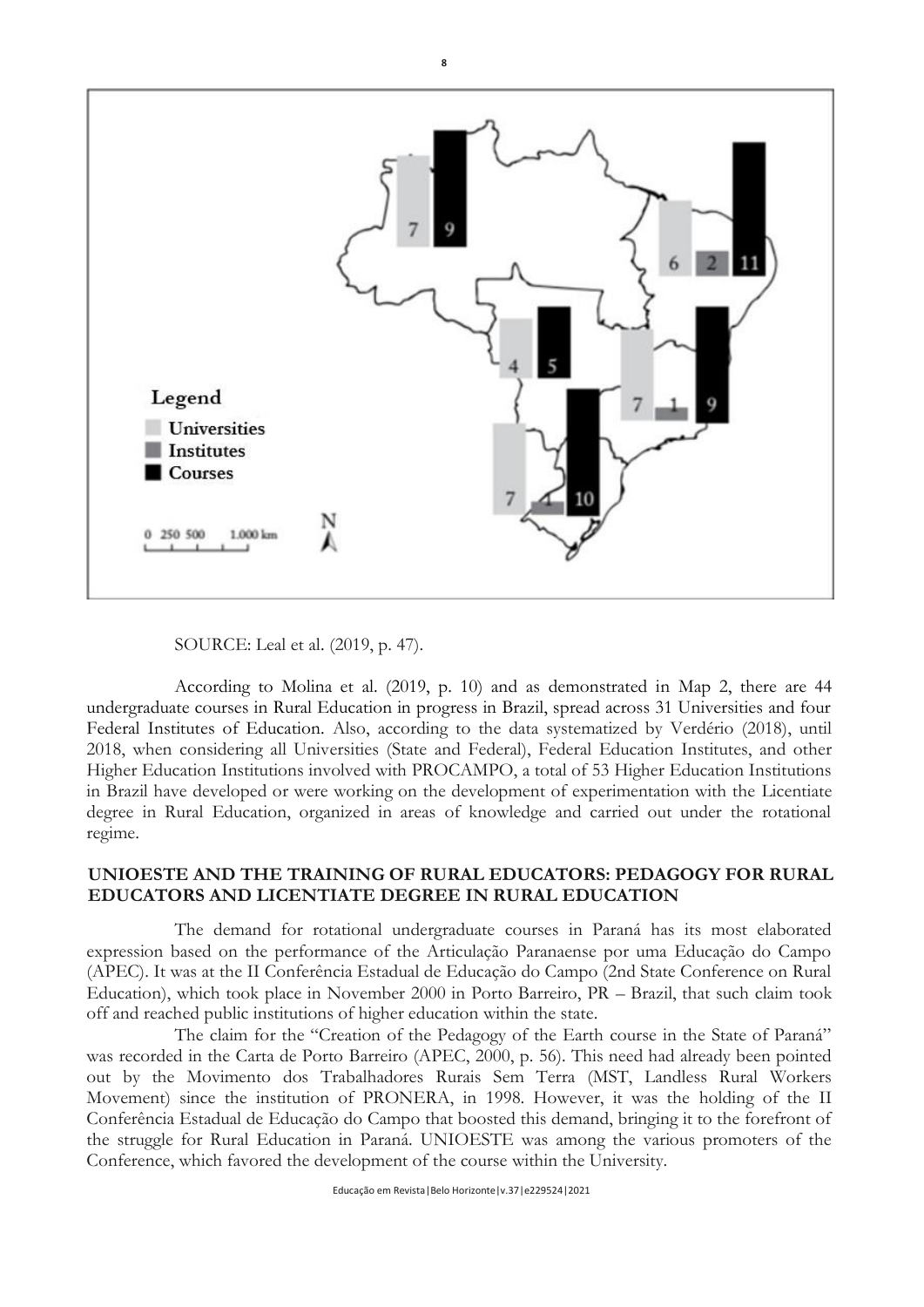The initial projection of a rotational undergraduate course to train rural educators at UNIOESTE, together with the demands of the rural workers, gained momentum during the strike initiated by the employees of Paraná State Universities in the early 2000s.

> Between 2001 and 2002, universities in Paraná endure a long period of strikes. Amidst this process, a group of UNIOESTE civil servants got involved in the debate concerning the social role of the university, especially in the area where it is located, a conversation that culminated in the recommendation of a seminar to discuss the agrarian issue. With this event comes the proposition that the elaboration of a project for the training of rural educators should be a priority (UNIOESTE, 2006, p. 02).

The claim by rural workers – expressed in the Carta de Porto Barreiro – in direct connection with the internal disposition of UNIOESTE – brought about by their participation in the 2nd Conference and by the strike movement that intensified the debate on the university's social role – together with PRONERA's effectiveness produced the initial objective conditions for the gestation of the Pedagogy course for Rural Educators. Subsequently, these initial elements, together with the experience accumulated by UNIOESTE through the Pedagogy of Earth course emerged as a cornerstone for the proposition of the Licentiate degree in Rural Education at the University under PROCAMPO.

UNIOESTE is a state Public University with a *multicampus* character that has its scope distributed across the Western and Southwestern regions of Paraná, consolidated by its five *campuses* located in the municipalities of Cascavel, Foz do Iguaçu, Francisco Beltrão, Marechal Cândido Rondon, and Toledo.

UNIOESTE was constituted as a state public institution of Higher Education in 1994, from "[...] the congregation of isolated municipal colleges created in Cascavel (FECIVEL, 1972), Foz do Iguaçu (FACISA, 1979), Marechal Candido Rondon (FACIMAR, 1980), and Toledo (FACITOL, 1980)." (UNIOESTE, 2017). In 1998, its fifth university campus was established with the incorporation of FACIBEL, located in the municipality of Francisco Beltrão. According to information presented on the institution's official website (UNIOESTE, 2017), it covers 94 municipalities, 52 of which are located in the West and 42 in the Southwest of Paraná.

According to information available through Data Bulletins (UNIOESTE, 2019), it appears that, between 2004 and 2017, the University offered four rotational undergraduate classes for the training of rural educators, three of them linked to PRONERA and one to PROCAMPO. Considering data concerning *campus* Francisco Beltrão, where the first class of the Pedagogy course for Rural Educators took place between 2004 and 2008, it seems that, of the 560 enrollments relevant to degree courses on the *campus* in the academic year of 2007, 36 were related to the Pedagogy course for Rural Educators, started in 2004. The 36 enrollments amount to 6.4% of all enrollments for undergraduate courses at the Francisco Beltrão *campus* in 2007.

In 2009, when the Pedagogy course for Rural Educators was transferred to Cascavel *campus* and the agreement with PROCAMPO is signed for the implementation of a class for the Licentiate degree in Rural Education, it is clear that UNIOESTE is becoming a strong hub for the training of rural educators. As a result – demonstrated in Graph 1 –, there is an increase in the number of enrollments for the licentiate undergraduate courses offered on the University's *campus* in Cascavel.

### **Graph 1: Students enrolled in Licentiate courses at UNIOESTE's campus in Cascavel 2009 – 2017**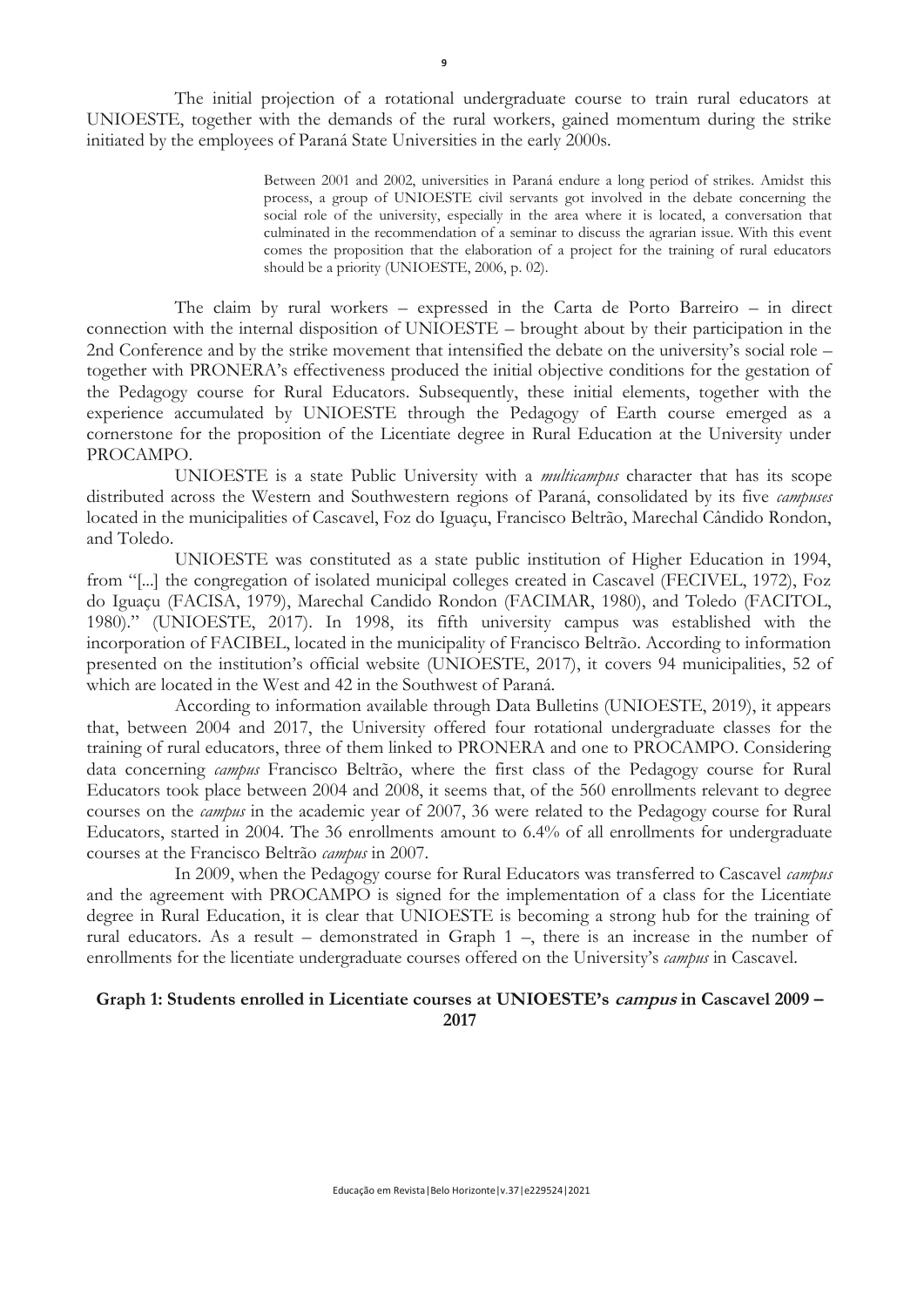

**10**

SOURCE: Prepared by the authors (2019).

According to the information in Graph 1, it is demonstrated that the implementation of the Pedagogy course for Rural Educators and Licentiate degree in Rural Education at UNIOESTE's *campus* in Cascavel became a fundamental factor for the insertion of popular sectors, especially rural workers, in Higher Education. It is also noteworthy that these actions constituted an element of important representativeness regarding the percentage of enrollments in undergraduate courses offered by the University's *campus* in Cascavel, which started to offer the two rotational training courses for rural educators concurrently at UNIOESTE.

Also, according to the synthesis shown in Graph 1, it is highlighted that the peak of insertion and incidence of training courses for rural educators in alternation at UNIOESTE occurred in the academic years of 2010 and 2011, with the concomitant completion of the course of Pedagogy for Educators of the rural – PRONERA – and of the course of Degree in Education of the rural – PROCAMPO. In 2010, the 98 enrollments pertaining to the two courses represented 10.4% of the total enrollments for the *campus's* licentiate courses. In 2011, 94 enrollments in both courses made up for 10.2% of the total enrollments for the *campus's* licentiate courses. Bear in mind that, of the nine courses offered by the University in the years mentioned, two were focused on Rural Education and provided in a rotational regime, offered in specific classes, and carried out as a pedagogical experiment and as a result of the design of the public policies for Rural Education.

The Pedagogy course for Rural Educators and Licentiate degree in Rural Education, among other actions, highlight UNIOESTE's protagonism and pioneering, together with the Rural Popular Social Movements, in the interface of Higher and Rural Education and the offer of rotational courses in Paraná, allowing for the insertion of a segment of the popular sectors that had not been able to access Higher Education until then.

As previously noted, the first rotational class of the Pedagogy course for Rural Educators at UNIOESTE took place between 2004 and 2008, on the Francisco Beltrão *campus*. This was the first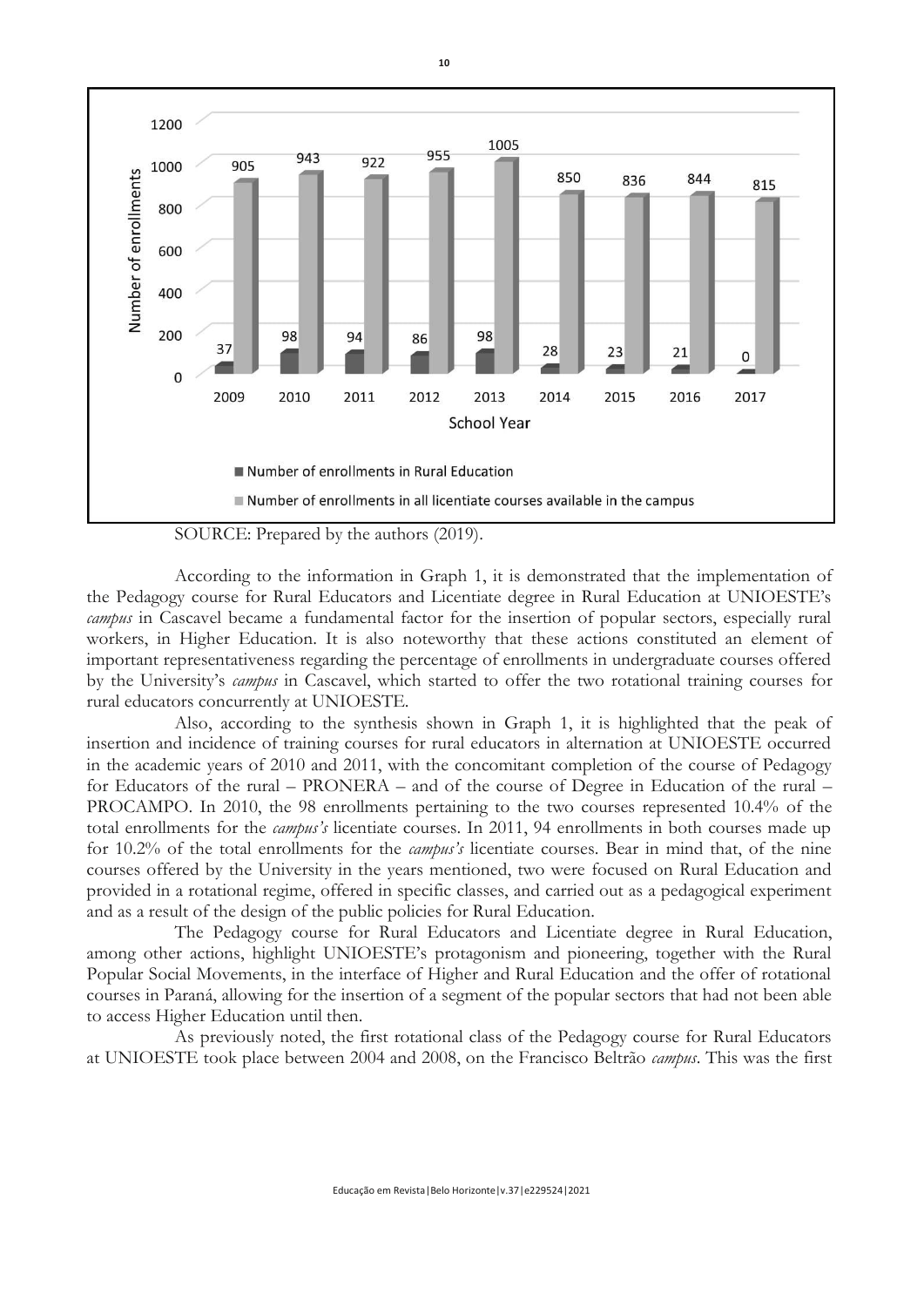class of the Pedagogy of the Earth course in Paraná and was comprised of the students participating in the Antonio Gramsci class<sup>7</sup>.

According to the Political-Pedagogical Project (PPP) of the course (UNIOESTE, 2004 and 2013), all three classes of the Pedagogy for Rural Educators at UNIOESTE aimed at training educators to work in the early years of Elementary School and Child Education, as well as Youth and Adult Education.

The struggle for the creation of this first rotational course in Paraná originated in the II Conferência Estadual por uma Educação do Campo, held in 2000. The favorable ruling of the Pedagogical Council of PRONERA for the creation of the course took place on October 13, 2003. On October 28 of the same year, through Resolution 145/2003 of its Conselho de Ensino, Pesquisa e Extensão (CEPE, Teaching, Research, and Extension Council), UNIOESTE managed to approve the PPP of the Pedagogy course for Rural Educators, as a Licentiate course in special regime linked to the Centro de Ciências Humanas (CCH, Human Sciences Center) of the Francisco Beltrão *campus* and facilitated by the agreement with PRONERA. The course was scheduled to start in the academic year of 2004. With Resolutions No. 090/2003-COU and 091/2003-COU of October 30, 2003, UNIOESTE's Conselho Universitário (COU, University Council) approved the financial impact and sanctioned the creation of the course.

After approval in its internal instances, the University requested authorization from the Secretaria de Ciência, Tecnologia e Ensino Superior (SETI, Department of Science, Technology and Higher Education) to operate the course. With that, through Official Letter 750 of December 5, 2003, SETI forwarded it to the Conselho Estadual de Educação do Estado do Paraná (CEE, State Council of Education of the State of Paraná) for analysis and ruling. The verification Commission instituted by the CEE on March 3, 2004, by Decree No. 04, 2004, issued a favorable opinion on the course in May of that year. The visit of the CEE Commission to UNIOESTE took place on March 22, 2004. In their report, the Commission suggested adjustments to the PPP and the need to provide some structural conditions for the course, especially the need to acquire a collection covering the bibliographies listed on the course's PPP.

On May 7, 2004, based on the rapporteur's favorable vote authorizing the course to operate as a pedagogical experiment, the CEE's Câmara de Educação Superior (Higher Education Chamber) unanimously approved the rapporteur's vote, followed by unanimous approval by the CEE Plenary. With the authorization for the course to operate through Resolution No. 076/2004-CEPE of May 18, 2004, UNIOESTE initiated procedures related to the course's functioning concerning its program, teachers, teaching agenda for the curricular components, and candidates who would be allowed to participate in the course selection process.

As part of its Ruling, CEE requested from UNIOESTE the creation of a Working Group, which was instituted by the University through Resolution No. 077/2004-CEPE of May 18, 2004. Besides welcoming representatives from the University, the Working Group also comprised representatives from the municipality of Francisco Beltrão and the State Government of Paraná, the Comissão Regional de Atingidos por Barragens do Rio Iguaçu (CRABI, Regional Commission for People Affected by Dams of the Iguaçu River), the Associação de Estudos Orientação e Assistência Rural (ASSESOAR, Association of Studies, Orientation and Rural Assistance), and MST. The Working Group had the core task of monitoring the course implementation.

The prep stage for the selection process for the constitution of the course was held at ASSESOAR's headquarters in Francisco Beltrão in June 2004. The Entrance Exam for the constitution of the class took place on the 24th and 25th of the same month at UNIOESTE's Francisco Beltrão *campus*. The selection process involved writing an essay – in the form of a Living Memorial – and answering ten Portuguese questions, ten Mathematics questions, and five questions in the subjects of History, Geography, Physics, Chemistry, Biology, and Spanish. 55 candidates registered for the

<sup>7</sup> Antonio Gramsci (1891 – 1937). Italian philosopher. Member of the Italian Communist Party. Arrested by the Fascist Regime. As an honor to his legacy, his name was given to the first class of the Pedagogy course for Rural Educators at UNIOESTE.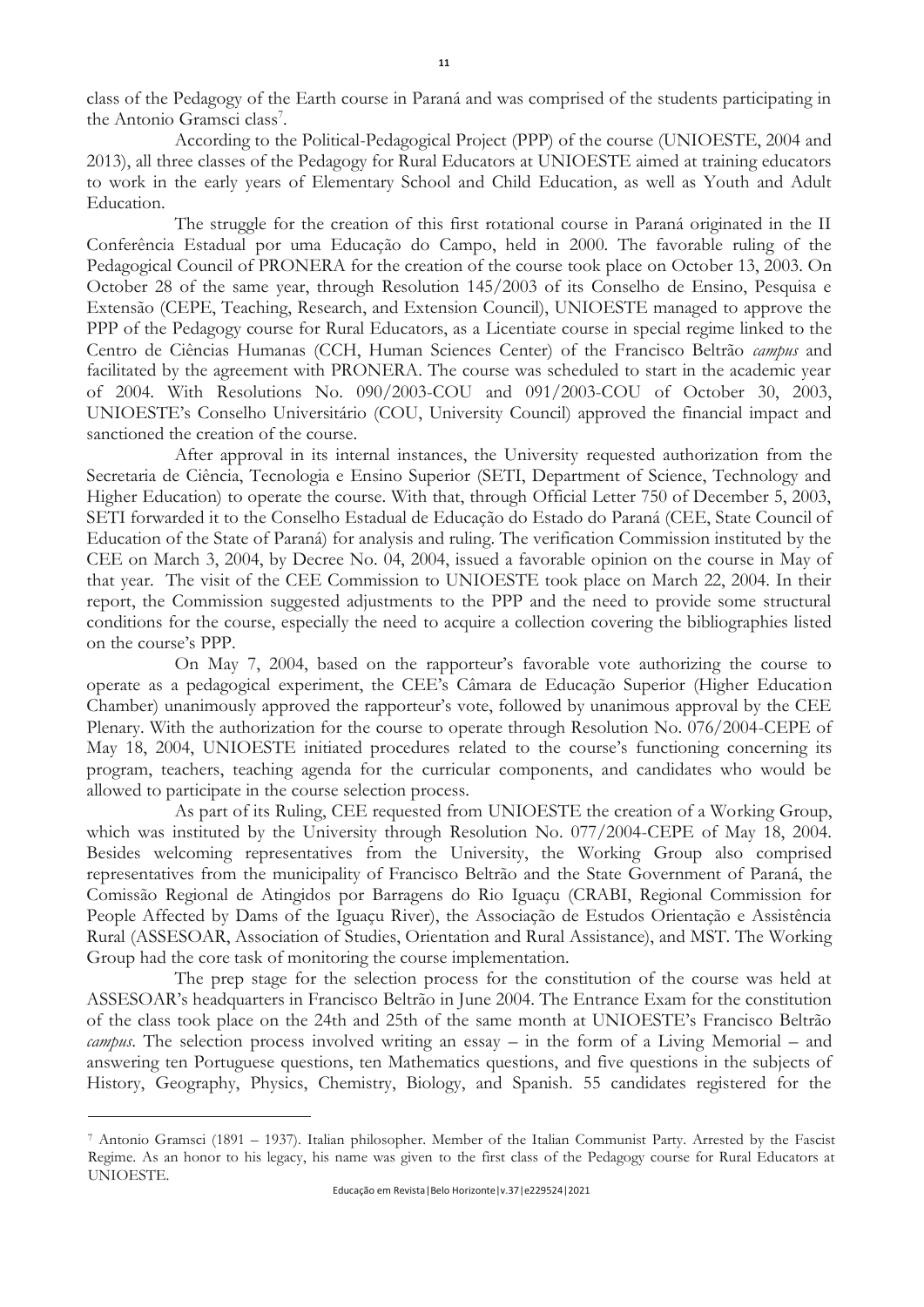Entrance Exam, with 53 participating in both exam days. Six candidates failed the test on the publication of notice No. 011/2004 on June 30, which released the results of the Entrance Exam.

The academic activities of the Pedagogy course for Rural Educators at UNIOESTE started in August 2004 with 46 students enrolled. It was perceived as a loss, as there had been a demand of approximately five hundred educators who needed training across various municipalities of Paraná. The course would meet 10% of the total demand estimated in its first edition (UNIOESTE, 2004, p. 6), however, it set off with four idle seats.

The characteristics of the course, as it is set in a rotational regime between university and community time, allowed for the public funding of accommodations, meals, and travel costs through PRONERA. With the provision of these resources, the course was made accessible to a heterogeneity of students from different areas of Paraná, one student from the state of São Paulo, three students from the state of Santa Catarina, and one from the state of Rio Grande do Sul. The class consisted of students coming from 26 peasant communities related to the Movimento de Atingidos por Barragens (MAB, Movement of People Affected by Dams), CRABI, MST, ASSESOAR, and Casas Familiares Rurais (CFR's, Rural Family Houses).

There were twelve dropouts over the four years of the course for the most varied reasons, pervaded by the lack of interest in the area of activity, personal and economic difficulties that made it impossible for the students to carry on with their studies. There has been a transfer request, allowing for the insertion of a student into the course. Therefore, 35 students, 21 women, and 14 men completed the training offered in the first class of the Pedagogy course for Rural Educators at UNIOESTE.

From the analysis of the data referring to the students' place of residence, as verified in the Living Memorials, at the beginning of the course, and through their links with the Social Movements, it seems that most of the graduating students of the Antonio Gramsci class had their insertion in MST Camps and Settlements, with 28 students presenting such background. As for the 2008 graduates, 15 students resided in Camps for rural workers fighting for land, 11 in Agrarian Reform Settlements, two in Resettlement Communities Affected by Dams, two had a connection to CFR's, four resided in Family Farming Peasant Communities, and it was not possible for us to identify the place of residence of the remaining student.

While analyzing the PPP of the first class of the Pedagogy course for Rural Educators at UNIOESTE – Antônio Gramsci class – when dealing with the course's purposes, it is clear that the configuration of this course constituted a new experience, with its own singular identity, "a new form of organization", a singularity that is affirmed through the differentiation of its own subjects (UNIOESTE, 2004, p. 11). This subject specificity is already affirmed through the course admission as, in order to join the course, in addition to participating and being approved in the Entrance Exam, each student needed a referral from their Community or Social Movement – a Letter of Referral, to be presented to the Course Coordination. Based on this criterion, the students who participated in the Antonio Gramsci class had in their own insertion in Rural Communities one of the very elements that enabled them to join the course. This implied and intensified the political-pedagogical engagement in the development of the course, binding it to a rural and social project. This willingness to continually reaffirm the insertion in the Rural Communities was one of the axes of the training process initiated, being intrinsically linked to the structuring of the course under the rotational regime between university and community time.

Thus, since the beginning of the course, the students who participated in the Antonio Gramsci class for the Pedagogy of the Earth course maintained organic ties with Social Movements, Community Organizations, and Rural Communities, enhancing their insertion in the course and their Community based on effective participation in educational processes, whether through formal education, as is the case of Itinerant Schools<sup>8</sup>, Technical Courses in Agroecology Training Centers,<sup>9</sup>

<sup>8</sup> Itinerant Schools are "[...] schools located in camps kept by the MST, a social movement based on the demand for access to land, articulating it to a project for social transformation". (BAHNIUK; CAMINI, 2012, p. 331).

Educação em Revista|Belo Horizonte|v.37|e229524|2021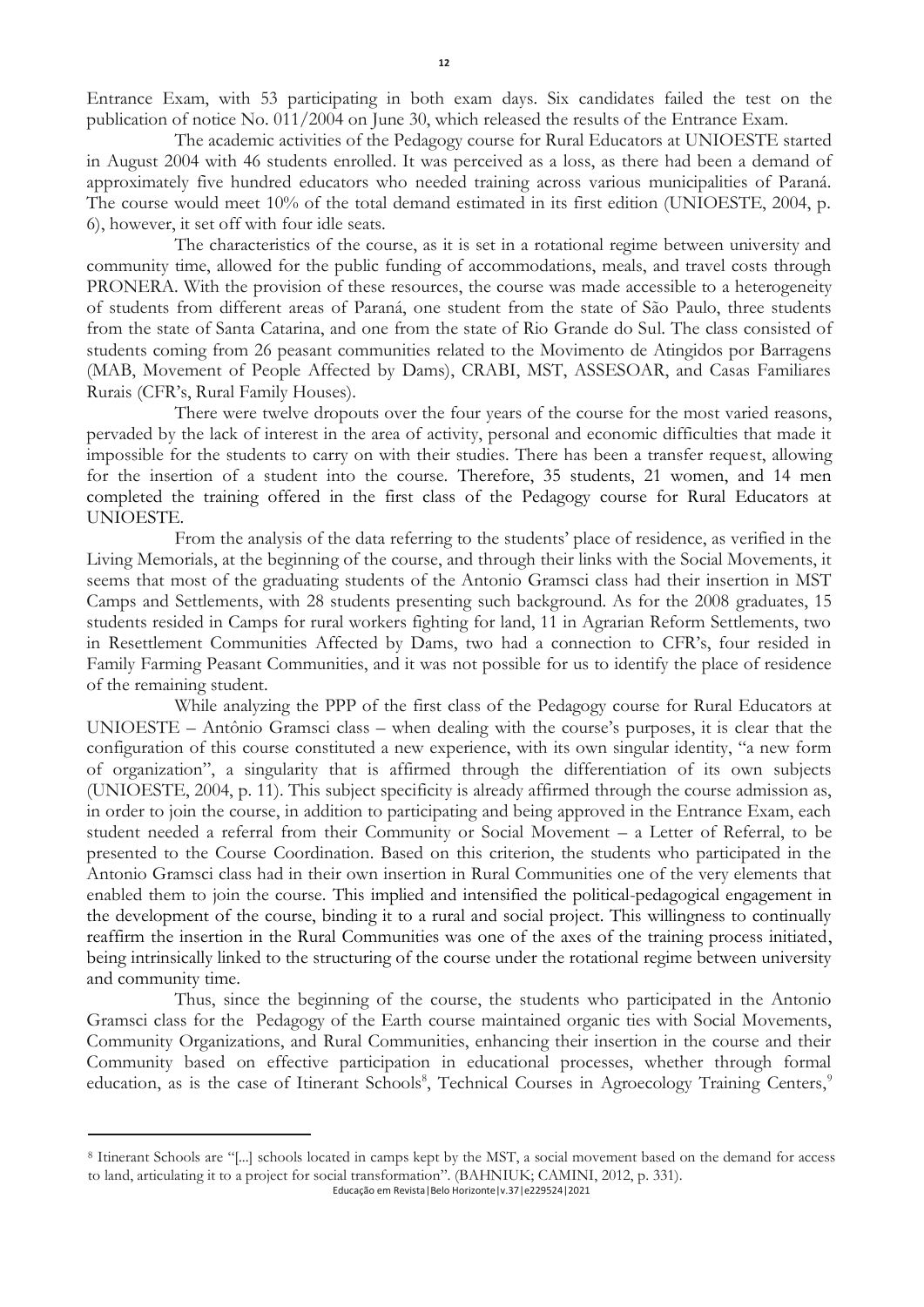and CFR's, or even in non-formal processes, with their participation in cooperatives and community activities of formative character. According to the data produced in the present research, it was found that, at the beginning of the course, only seven students were not related to formal education processes.

The second class of the Pedagogy course for Rural Educators at UNIOESTE – the Nadja Krupskaya class<sup>10</sup>-, took place between 2009 and 2012, at the Cascavel *campus*. However, although this group took place during the period mentioned, its idealization took place still within the first group framework. From the evaluation of the results in exercise with the first class and the very social need for training of rural educators, in 2005, the Rural Popular Social Movements and teachers of the course started the claim for the opening of the second class of the course together with UNIOESTE's and PRONERA internal instances.

The process that would culminate in the realization of the Nadja Krupskaya class was initiated with the public mobilization to enroll for the selection process, with an indication of it taking place in November 2006. However, due to the non-conclusion of the agreement between PRONERA and UNIOESTE, the Entrance Exam for the composition of the second class was postponed with no prediction of a new date. This led the Rural Popular Social Movements, through the students enrolled for the entrance exam, to occupy and organize a camp on the premises of UNIOESTE's *campus* in Francisco Beltrão as a way to push for the implementation of the course. The camp at the University lasted approximately 45 days, with a series of training activities and negotiation processes, resulting in the achievement of the entrance exam disclosed through notice No. 110/2006-GRE of December 18, 2006.

Given the delay in signing the agreement, which only took place on December 31, 2008, and as a result of internal referrals to the University, the Pedagogy course for Rural Educators was then transferred to UNIOESTE's *campus* in Cascavel. Thus, considering the time gap between the 2006 Entrance Exam, held at the Francisco Beltrão *campus* and the celebration of the agreement, a new Entrance Exam was carried out to complete the constitution of the class. The second entrance exam took place on April 1, 2009, in Cascavel and was published in Public Notice No. 030/2009-GRE of March 24, 2009. Still in March 2009, the University received the first financial transfer, providing the conditions for the beginning of the first stage of its second class of the Pedagogy course for Rural Educators. While analyzing the profile of the public that accessed and constituted the second Class of Pedagogy of the Earth in UNIOESTE, named Nadja Krupskaya class by the students themselves, it is clear that there is a youthful group, with ages ranging from 18 to 38. It is worth mentioning that in 2009, about 20% of the class was 18 years old. The graduated from this class consisted of 24 women and 11 men from 25 municipalities, being 23 from Paraná and two from Santa Catarina. Regarding the Communities and Social Movements connected to the students, the Nadja Krupskaya class was constituted by students from MST, the Movimento de Mulheres Camponesas (MMC, Movement of Peasant Women), and different rural contexts, being nineteen from Agrarian Reform Settlements, one from a Resettlement Community Affected by Dams, one from a Traditional Community, and fourteen from Camps for rural workers fighting for land.

An impacting data regarding the profile of the students who took part in the Nadja Krupskaya class was identified through the analysis of the Living Memorial that accompanied the Entrance Exam as part of the selection process. According to the data systematized from the Living Memorials, rural workers face a widespread denial of access to Higher Education, with 85% of the graduates of the Nadja Krupskaya class being the first of their families to have access to it.

<sup>9</sup> Training Centers are spaces located in settlements or regions that aim at the professional and cultural development, as well as the schooling of the settlers and campers. They house various training activities within the scope of professional technical training in areas of interest to the population in areas of agrarian reform, such as technical courses in agroecology and community health, which are either duly legalized or applied in partnership with other educational institutions, as well as courses aimed at political-ideological formation.

<sup>10</sup> Nadja Krupskaya (1869 – 1939). Educator and leader of the Russian Revolution of 1917. Integrated the People's Commissariat for Education during the Soviet revolutionary process. As an honor to her legacy, her name was given to the second class of the Pedagogy course for Rural Educators at UNIOESTE.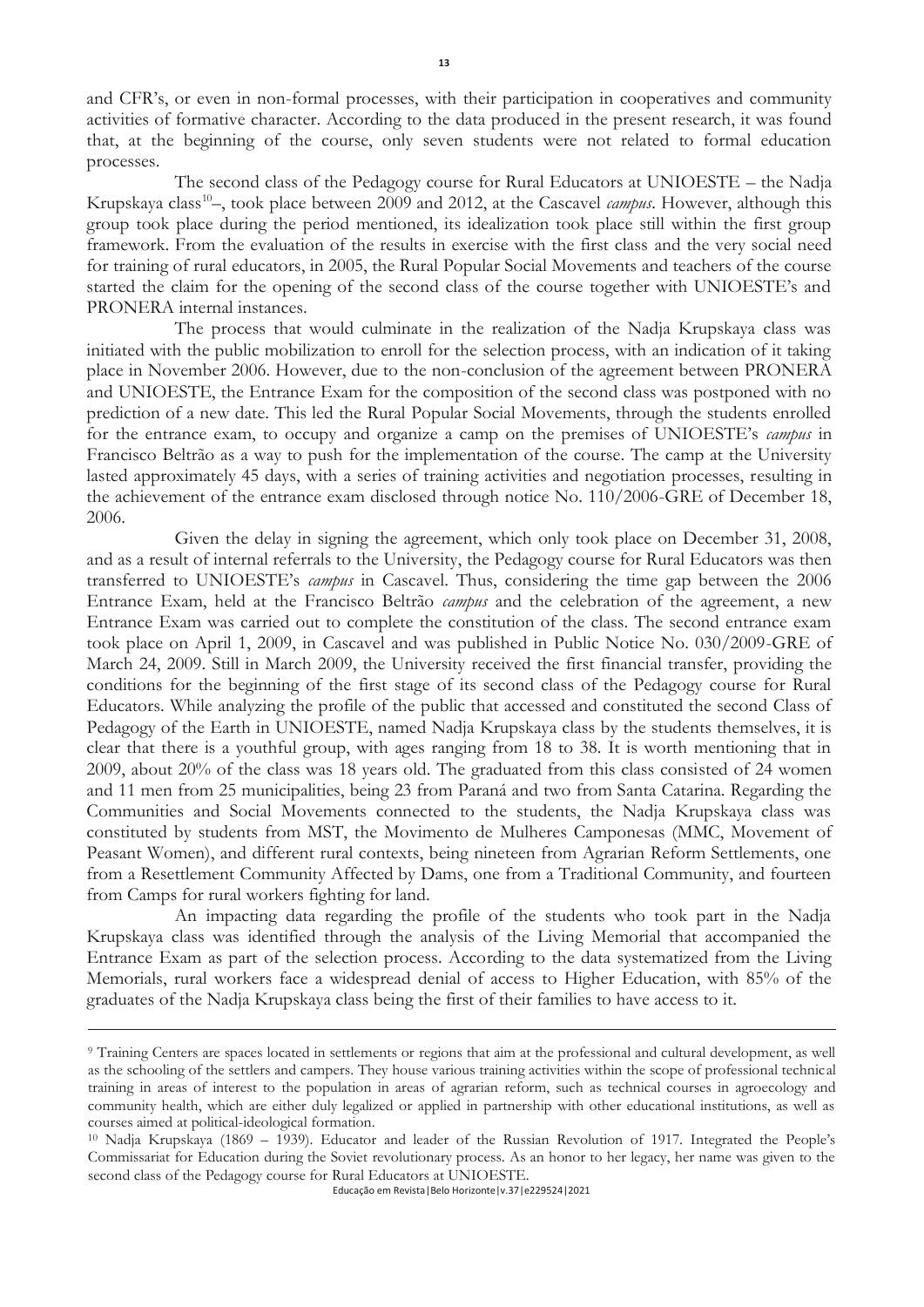Throughout the course, there have been 15 dropouts until 2010 as a result of different factors related to family issues, access, and permanence in the stages, regardless of all the possibilities provided by the rotational regime.

As for the students' insertion, it was found from the research carried out that, until 2010, out of the 35 students in the Nadja Krupskaya class, 13 students had not constituted any form of insertion and professional performance within the school environment, eight of which contributed to non-formal training processes in the Community or Social Movements they participated. Thus, the students' performance profile in 2010 can be characterized as follows: five worked as educators in Youth and Adult Education; 14 as educators at Itinerant Schools; two worked at Ciranda Infantil<sup>11</sup>; two at the Pedagogical Team at the Agroecology Training Center; three contributed to the organization of Youth Groups in their Communities; five worked in the Education and Training Sector of their respective Social Movement, and; four had no link or systematic insertion with any training activity.

The insertion in the course, in line with the formative intentionality proposed, which was established through the reciprocal connection between university and community time, allowed for the realization of experiences and insertion of the students who were part of the Nadja Krupskaya class in educational activities in the last two years of the course. The intentionality proposed by the course, anchored by the needs of their community of origin or other rural communities, allowed the students to outline an initial professional performance as pedagogues, mainly in educational processes aimed at Early Childhood, Youth, and Adult Education, or in Rural Schools in areas of Agrarian Reform, essentially in Itinerant Schools.

The third class of the Pedagogy course for Rural Educators at UNIOESTE, – namely the Anatolli Lunachaski class<sup>12</sup>, took place between 2013 and 2017, at the *campus* in Cascavel. The implementation of this third class of the Pedagogy of the Earth course at the University within the scope of PRONERA was approved by Resolution No. 201/2012-CEPE of November 29, 2012. The entrance exam for admission to the course, with the opening of fifty vacancies, had its result published on April 18, 2013, by Public Notice No. 043/2013-COGEPS. Out of the 118 candidates who registered for the Entrance Exam for the constitution of the third class, 49 candidates showed up on the day of the exams.

The PPP for the third class – namely, the Anatolli Lunachaski class – (UNIOESTE, 2013), supported by the experience with the two previous classes – Antonio Gramsci and Nadja Krupskaya – was approved by Resolution No. 115/2013-CEPE of May 23 of 2013. The course took four years, with a total workload of 3,464 hours carried out full-time, in a rotational regime in eight physical class stages. The course started on June 6, 2013, with 48 enrolled students, 40 women, and 8 men. As in the case of the Nadja Krupskaya class, this third group of Pedagogy of the Earth at UNIOESTE took place at the *campus* in Cascavel. The novelty for this new group was the building of housing quarters within UNIOESTE's *campus*. During the four years, the Anatolli Lunachaski class had their accommodations allocated next to UNIOESTE's Employees Community Center – Cascavel, attached to the *campus's* sports court.

Another peculiarity of the Anatolli Lunachaski class was that its constitution, in addition to the selection through the Entrance Exam, also included the insertion of students via the Sistema de Seleção Unificada (SISU, Unified Selection System), being that, out of the 48 students participating in the class, 12 joined the University through SISU. Yet another particularity regarding the effectiveness of the class, there was the financial management process of the course for the third class, with resources transferred by PRONERA to provide financial support for travels, accommodation, and meals during the university hours, made possible through students' scholarships. This required a greater commitment from students in the collective management of the course, otherwise many would

<sup>11</sup> "Ciranda Infantil is an educational space for MST children organized by MST and maintained by cooperatives, training centers, and by MST itself within its settlements and camps" (ROSSETTO; SILVA, 2012, p 127).

<sup>12</sup> Anatolli Lunachaski (1875 – 1933). Playwright, literary critic, and leader of the Russian Revolution of 1917. Integrated the People's Commissariat for Education during the Soviet revolutionary process. As an honor to his legacy, his name was given to the third class of the Pedagogy course for Rural Educators at UNIOESTE.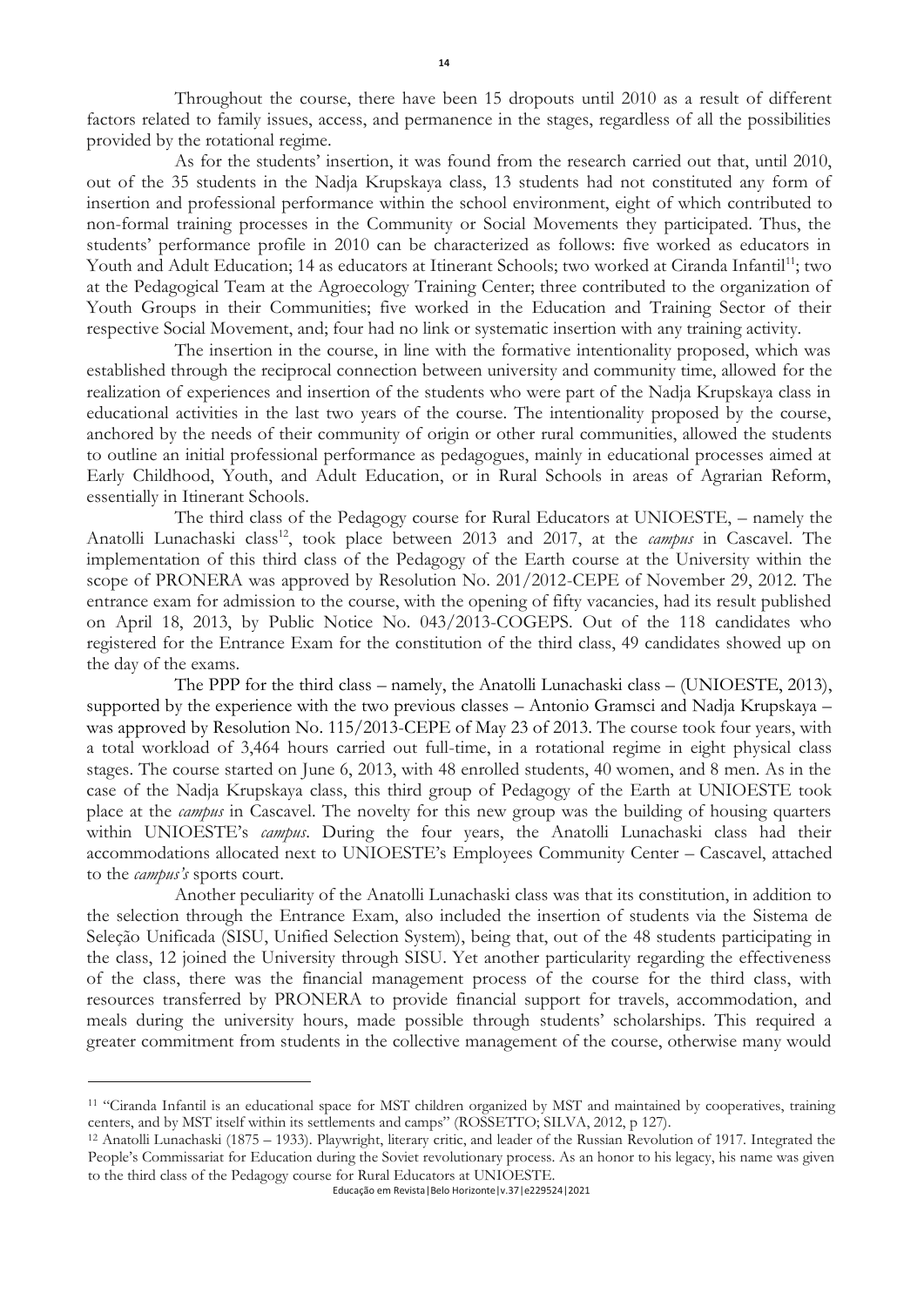be harmed if each student applied the money from the scholarships for personal interests, for example. For three years, the class ordered food from restaurants close to UNIOESTE. With the implementation of the University Restaurant at the *campus* in Cascavel on the last year of the course, they started having meals subsidized by the policy implemented by the University, with the structuring and operation of the University Restaurant, which included all students on campus.

The students who took part in the Anatolli Lunachaski class had links with the following Social Movements: MST, MMC, Rural Youth Ministry (PJR), Movimento de Libertação dos Sem Terra (MLST, Liberation Movement for the Landless Rural Workers), and Movimento Nacional de Luta pela Moradia (MNLM, National Movement for Housing). This way not only did the students who joined the course do it as individuals in the formative process, but also brought a history of struggle with them, whether for land, education, health, housing, or other issues and claims by their Social Movements. These students' origins are also diverse, with 44 of them coming from Paraná, one from the state of São Paulo, one from the state of Santa Catarina, and two from the state of Espírito Santo.

Based on the analysis of data concerning the profile of the students at the beginning of the course, there is a panorama that expresses that, out of the 48 students who participated in the class from the beginning, a total of 26 were connected to Camps for rural workers fighting for land and Agrarian Reform Settlements organized by MST. Throughout the course, there were 27 dropouts that, as happened with the other classes, were a result of the lack of interest in the area of activity, issues of personal, familial, or economic nature, as well as the difficulties of access and permanence in the stages, elements that made it impossible to complete the course. Out of the 21 alumni, there were 18 women and three men from sixteen rural communities located in four different states, as a student moved to the state of Mato Grosso do Sul during the course. Among the graduates, 11 resided in Agrarian Reform Settlements, eight in Camps for rural workers fighting for land, one was Resettled into a Community Affected by a Dam, and it was not possible for us to identify the place of residence of the last student, but she was related to an Agricultural Family House. With this panorama as a reference, the interface of Higher and Rural Education configured through the relationship between University, Rural Popular Social Movements, and PRONERA stands out as a founding element in the insertion of popular sectors into the Public University and the design of a public policy on Rural Education that meets the historical demands of the rural workers.

The Licentiate degree in Rural Education, which enabled the assembly of a class at UNIOESTE, was held between 2010 and 2014. This was the second specific undergraduate course for training rural educators offered by the University. According to the PPP of the course (UNIOESTE, 2008), the training provided by the Licentiate degree in Rural Education at UNIOESTE aimed to train educators to work in the final years of Elementary School and High School, enabling them to work in the areas of knowledge of Agrarian Sciences, Natural Sciences, and Mathematics. This class of the Licentiate degree in Rural Education course was named Paulo Freire by its students<sup>13</sup>.

The Licentiate degree in Rural Education at UNIOESTE was carried out as of Public Notice No. 2, of April 23, 2008, which aimed to select projects from Public Institutions of Higher Education for PROCAMPO. The proposal presented by UNIOESTE, aimed at offering thirty positions for qualification in the areas of Natural Sciences and Mathematics, and thirty for the area of Agrarian Sciences, according to the conditions laid down by PROCAMPO's notice, had its approval disclosed by notice No. 3 of October 6, 2008. The partnership between MEC and UNIOESTE, which allowed for the transferring of funds for the course, took place under Agreement No. 742005/2008 of December 31, 2008. However, considering the bureaucratic difficulties related to the transferring of financial resources, the course could not be initiated in 2008.

In 2009, concurrently with the effort for guaranteeing financial resources from MEC, together with the Rural Popular Social Movements, UNIOESTE demanded authorization to run the course from the Government of Paraná. This achievement was enforced through Decree No. 6,357 of February 26, 2010, which declared the Governor's authorization for the beginning of the course.

<sup>13</sup> Paulo Freire (1921 – 1997). Brazilian educator, pedagogue, and philosopher. Patron of Brazilian education. As an honor to his legacy, his name was given a class of the Licentiate degree in Rural Education course at UNIOESTE.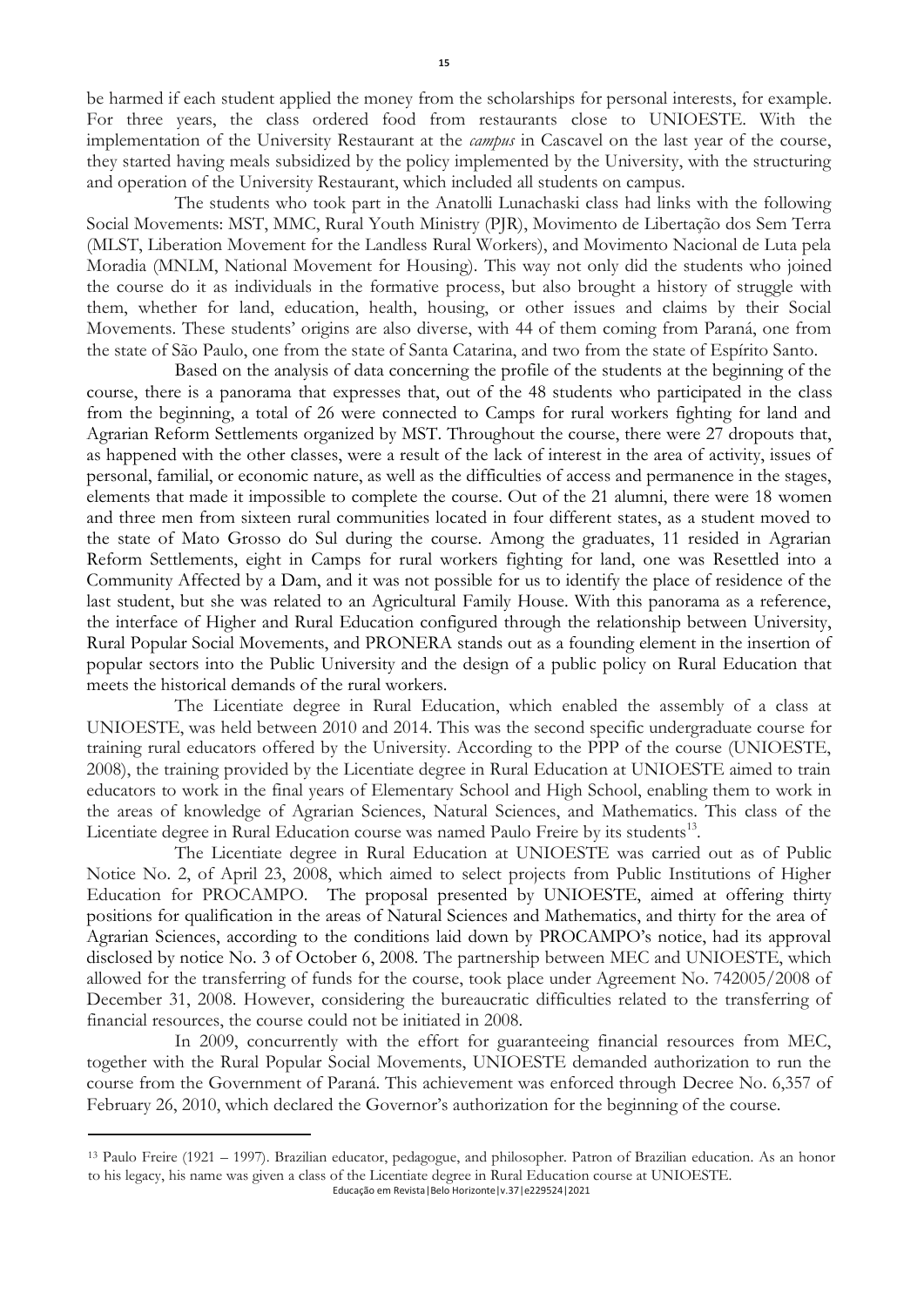As happened with the Pedagogy course for Rural Educators, the selection for the composition of the class of the Licentiate degree in Rural Education at UNIOESTE included the completion of an Entrance Exam, with tests in two dimensions. The first focused on analyzing and proving the candidates' general knowledge, while the second consisted of the elaboration of an essay. The tests took place on March 21, 2010. The test was comprised of objective, multiple-choice questions. The questions were focused on High School general contents, including Biology, Physics, Geography, History, Spanish, Chemistry, Portuguese, and Mathematics. The elaboration of the essay consisted in the production of a Living Memorial focused on their relationship with Rural Education and took into consideration the organization and structure of the text, as well as the correct use of orthographic and grammatical resources.

Considering the processes that UNIOESTE was already carrying out with the Pedagogy course for Rural Educators, for the enrollment in the Entrance Exam for the Licentiate degree in Rural Education, the candidates had also to present a Letter of Referral for insertion into the course. 159 candidates enrolled for the Entrance Exam for the Licentiate degree in Rural Education at UNIOESTE, being 45 candidates for the qualification in Agrarian Sciences, and 114 for Natural Sciences and Mathematics.

According to the result of the Entrance Exam published by edict No. 074/2010-GRE of April 5, 2010, for the Licentiate degree in Rural Education at UNIOESTE, the vast majority of the students integrating the Paulo Freire class were somehow related to educational activities within formal or non-formal spaces. The Paulo Freire class initially consisted of sixty students, of whom 46 completed the course, being 29 women and 17 men. The students who had graduated from the Licentiate degree in Rural Education at UNIOESTE, in their totality, maintained links with 36 Rural Communities located in 29 municipalities in five Brazilian states, of which 31 were from Paraná, seven from Espírito Santo, four from Mato Grosso do Sul, two from Santa Catarina, and two from Tocantins.

The participation of students linked to seven Social Movements was registered in Paulo Freire class. Out of the students who started the course, 32 had ties with the MST, six with the PJR, one with the MNLM, two with the MAB, two with the MMC, two with the MLST, and one student was linked to the Movimento dos Pequenos Agricultores (MPA, Small Farmers Movement).

Out of the 46 who completed their course at UNIOESTE, obtaining a Licentiate degree in Rural Education, 26 graduated in the area of Agrarian Sciences, and 20 of Natural Sciences and Mathematics. Seven women and seven men did not complete the course for different reasons. Eleven maintained a link with the MST and three with the MNLM. The highest rate of non-completion of the course was among students in the area of Natural Sciences and Mathematics.

According to Verdério (2018), the non-adherence to the area of qualification knowledge, linked to the needs of permanence, especially in university time periods, together with the fragile level of connection of dropouts with Social Movements, as well as the weakness in insertion in educational practices developed in Rural Communities, were the main determining reasons for the non-completion of the course.

According to Chart 1, when considering the realization of undergraduate courses in the rotational regime for the training of rural educators, there is a direct relationship between the experiences analyzed and the process of constitution and affirmation of the public policies for Rural Education, above all, the effectiveness of PRONERA and PROCAMPO in the insertion and permanence of rural workers in Higher Education, which, in turn, is supported by its interface with Rural Education.

|  |  |  | Table 1: Graduating undergraduate alternating courses Paraná 2004 - 2019 |  |  |
|--|--|--|--------------------------------------------------------------------------|--|--|
|  |  |  |                                                                          |  |  |

| University      | Period        | <b>Course</b>                       | Class Name               | Number of<br><b>graduates</b> |
|-----------------|---------------|-------------------------------------|--------------------------|-------------------------------|
| <b>UNIOESTE</b> | $2004 - 2008$ | <b>Pedagogy for Rural Educators</b> | Antonio<br>Gramsci class | 35                            |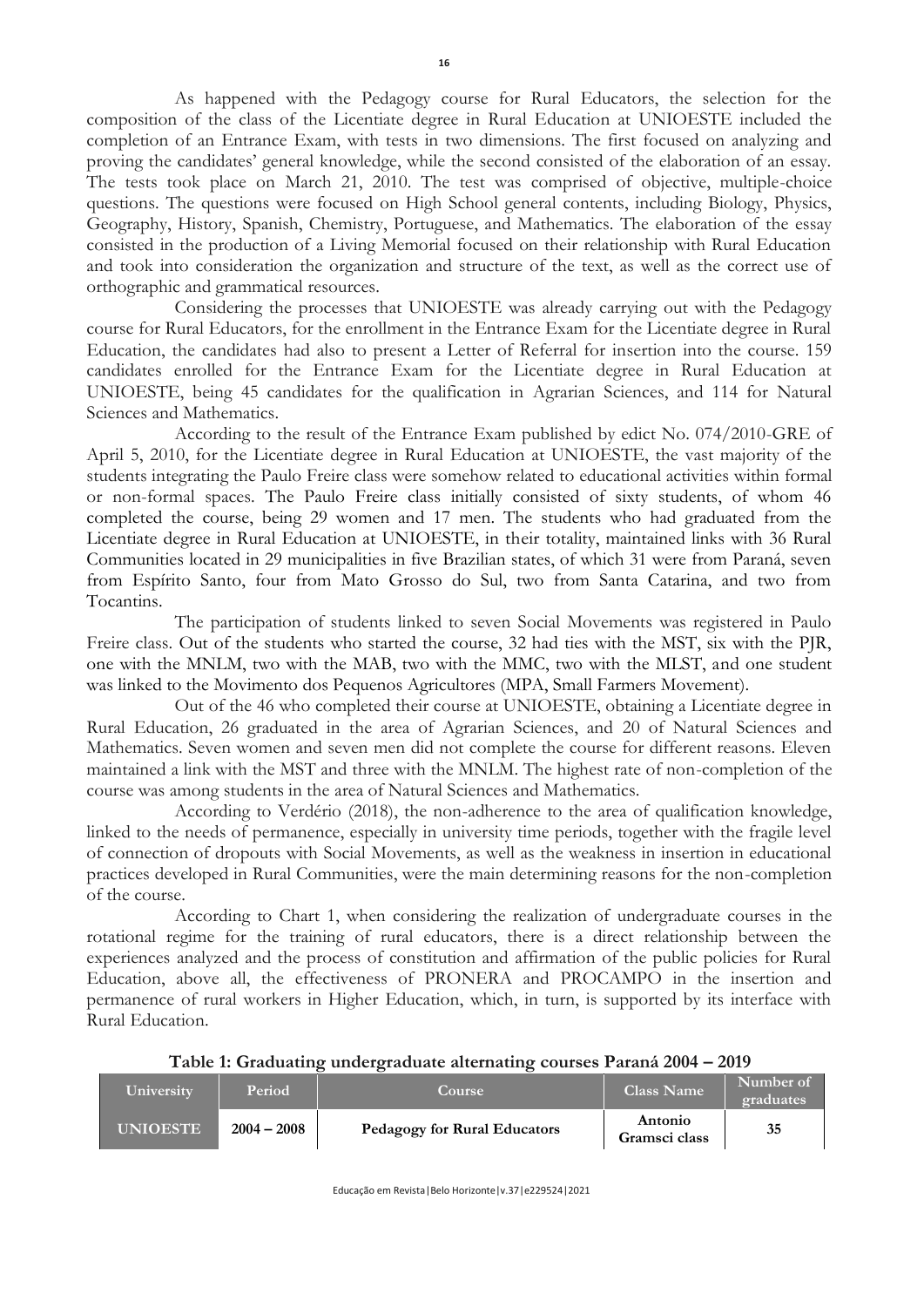|                               | $2009 - 2012$ | <b>Pedagogy for Rural Educators</b>                                                                     | Nadja<br>Krupskaia class       | 35  |
|-------------------------------|---------------|---------------------------------------------------------------------------------------------------------|--------------------------------|-----|
|                               | $2010 - 2014$ | Licentiate degree in Rural Education:<br>Natural Sciences, Mathematics, and<br><b>Agrarian Sciences</b> | Paulo Freire<br>class          | 46  |
|                               | $2013 - 2017$ | <b>Pedagogy for Rural Educators</b>                                                                     | Anatoli<br>Lunachaski<br>class | 21  |
| <b>UNICENTRO</b>              | $2009 - 2013$ | Licentiate degree in Rural Education:<br>Natural Sciences, Mathematics, and Agrarian<br>Sciences        | Campo em<br>movimento class    | 34  |
| <b>UEM</b>                    | $2013 - 2017$ | Pedagogy for Rural Educators                                                                            |                                | 22  |
| $2009 - 2014$<br><b>UTFPR</b> |               | Licentiate degree in Rural Education:<br>Natural Sciences, Mathematics, and Agrarian<br>Sciences        |                                | 22  |
| $2012 - 2017$<br><b>UFFS</b>  |               | Licentiate degree in Rural Education:<br>Humanities and Social Sciences                                 | Paulo Freire<br>class          | 19  |
|                               | $2014 - 2018$ | Licentiate degree in Rural Education: Social<br>and Human Sciences                                      | Ângelo Kretã<br>class          | 10  |
| <b>UFPR</b>                   | $2014 - 2018$ | Licentiate degree in Rural Education:<br>Natural Sciences                                               | Albert Einstein<br>class       | 19  |
|                               | $2014 - 2018$ | Licentiate degree in Rural Education:<br>Natural Sciences                                               |                                | 33  |
|                               |               | Total                                                                                                   | 10                             | 296 |

SOURCE: Authors' organization (2019).

UNIOESTE, as a pioneering Public University and a protagonist, together with the Rural Popular Social Movements in the state of Paraná, in offering rotational undergraduate courses, is also a fertile space in the training of rural educators. This is demonstrated in Table 1, as out of the 296 graduates from undergraduate courses for the training of rural educators organized in rotational regime concluded in Paraná by the year 2019, 137 attended courses at UNIOESTE. In other words, the percentage of rural educators graduating from Rural Education courses at UNIOESTE in relation to the total number of graduates from courses across Paraná is higher than 46%.

Considering the elements that supported the results of the experience related to the training of rural educators at UNIOESTE, we can affirm the effectiveness of the actions initiated in the context of the struggle for Rural Education in Brazil. Thus, the interface between Higher and Rural Education, enhanced by PRONERA and PROCAMPO, has produced important achievements in terms of access and permanence of the popular classes in Brazilian public universities. This is reflected in the experience carried out at UNIOESTE, which, between 2004 and 2017, enabled the insertion, permanence, and completion of training processes in graduation for 137 subjects organically linked to rural workers and the educational practices that concern them.

### **THE ACADEMIC-SCIENTIFIC PRODUCTION OF STUDENTS IN ROTATIONAL COURSES AT UNIOESTE IN THE INTERFACE OF HIGHER AND RURAL EDUCATION**

Considering the profile of the 137 graduates from the undergraduate courses for the training of rural educators in a rotational regime at UNIOESTE, paying special attention to their links with the Communities and with the Social Movements, and from the analysis of their Undergraduate Thesis, as per the synthesis presented in Chart 2, it is clear that the monographs prepared by all students pervaded issues related to two major theme groups: 1) Formal Educational Practices – School and Rural Education and 2) Non-Formal Educational Practices – Social Movements and Rural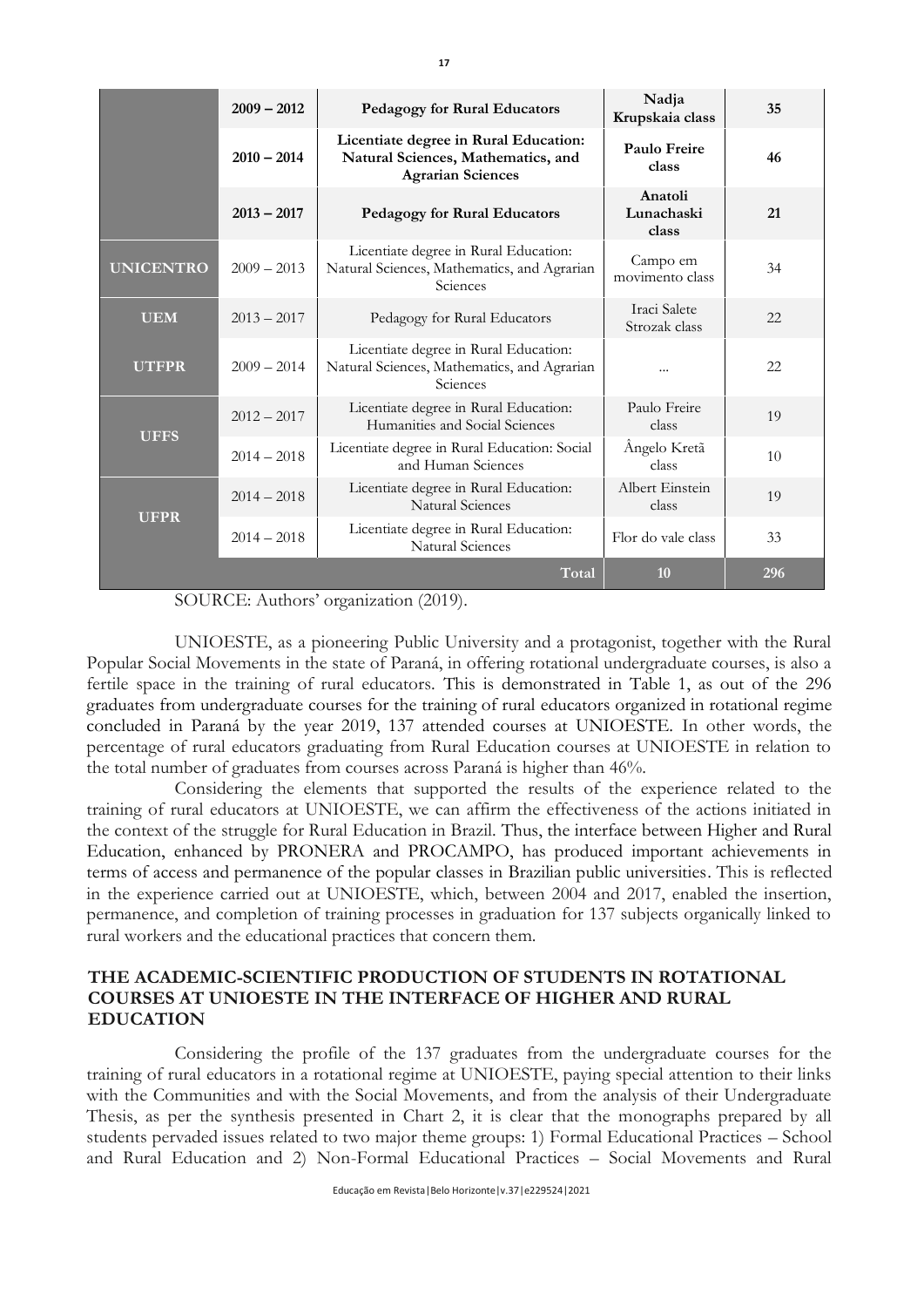| <b>Theme</b><br>Groups                                              | Theme Subgroup                                                    | Antonio<br>Gramsci<br>class | Nadja<br>Krupskaia<br>class | Paulo<br>Freire<br>class | Anatolli<br>Lunachaski<br>class | Total<br>undergrad<br>aate thesis |
|---------------------------------------------------------------------|-------------------------------------------------------------------|-----------------------------|-----------------------------|--------------------------|---------------------------------|-----------------------------------|
|                                                                     | School management and the<br>relationship with the community      | 1                           | $\overline{4}$              | $\mathbf{1}$             | $\theta$                        | 6                                 |
|                                                                     | Methodologies and didactics                                       | $\mathbf{1}$                | $\mathbf{1}$                | $\Omega$                 | $\overline{0}$                  | $\overline{2}$                    |
|                                                                     | Curricular organization and<br>school form                        | $\mathbf{1}$                | 2                           | 2                        | $\mathbf{1}$                    | 6                                 |
|                                                                     | Work as an educational principle                                  | $\overline{0}$              | $\overline{2}$              | $\mathfrak{Z}$           | $\mathbf{1}$                    | 6                                 |
|                                                                     | Special education, disability, and                                | $\theta$                    | 2                           | $\mathbf{1}$             | $\mathbf{1}$                    | $\overline{\mathbf{4}}$           |
|                                                                     | inclusion<br>Evaluation                                           |                             |                             |                          |                                 |                                   |
|                                                                     |                                                                   | $\mathbf{1}$                | $\overline{2}$              | $\Omega$                 | $\mathbf{1}$                    | $\overline{\mathbf{4}}$           |
|                                                                     | School social function                                            | 3                           | $\mathbf{1}$                | $\mathbf{1}$             | $\overline{0}$                  | 5                                 |
|                                                                     | Youth and the school                                              | $\overline{0}$              | $\overline{0}$              | $\overline{2}$           | $\overline{0}$                  | $\overline{2}$                    |
|                                                                     | Educational policies and school<br>practices and rural labor      | 9                           | 1                           | 5                        | $\theta$                        | 16                                |
|                                                                     | Literacy                                                          | $\mathbf{1}$                | $\overline{2}$              | $\Omega$                 | $\mathbf{1}$                    | $\overline{4}$                    |
|                                                                     | Reading                                                           | $\mathbf{1}$                | $\overline{2}$              | $\theta$                 | $\boldsymbol{0}$                | 3                                 |
|                                                                     | Childhood Education                                               | $\overline{0}$              | $\overline{0}$              | $\theta$                 | 3                               | $\overline{\mathbf{3}}$           |
|                                                                     | Youth and Adult Education                                         | $\overline{2}$              | $\overline{2}$              | $\mathbf{1}$             | $\mathbf{1}$                    | 6                                 |
|                                                                     | Mathematical Education                                            | $\overline{0}$              | $\mathbf{1}$                | $\overline{2}$           | $\theta$                        | $\overline{\mathbf{3}}$           |
|                                                                     | Gender and school                                                 | $\mathbf{1}$                | $\mathbf{1}$                | $\mathbf{1}$             | $\overline{2}$                  | 5                                 |
|                                                                     | Alternance Pedagogy                                               | $\mathbf{1}$                | $\overline{0}$              | $\mathbf{1}$             | $\mathbf{1}$                    | 3                                 |
|                                                                     | Comprehensive Education                                           | $\overline{0}$              | $\overline{0}$              | $\mathbf{1}$             | $\theta$                        | $\mathbf{1}$                      |
| Formal Educational Practices - Rural School and Education           | <b>Educators Training</b>                                         | 3                           | $\overline{0}$              | $\overline{4}$           | $\overline{c}$                  | 9                                 |
|                                                                     | School Evasion                                                    | $\overline{0}$              | $\overline{0}$              | $\overline{0}$           | $\mathbf{1}$                    | $\mathbf{1}$                      |
|                                                                     | Socialist Pedagogy                                                | $\mathbf{1}$                | $\overline{0}$              | $\overline{0}$           | $\mathbf{1}$                    | $\overline{2}$                    |
|                                                                     | Multiseriate School                                               | $\overline{0}$              | $\overline{0}$              | $\overline{0}$           | $\mathbf{1}$                    | $\mathbf{1}$                      |
|                                                                     | Education Entrepreneurship                                        | $\mathbf{1}$                | $\overline{0}$              | $\overline{0}$           | $\overline{0}$                  | $\mathbf{1}$                      |
|                                                                     | <b>Subtotals</b>                                                  | 27                          | 24                          | 25                       | 17                              | 93                                |
|                                                                     | Conceptual Debate                                                 | 1                           | $\overline{0}$              | 3                        | $\theta$                        | 4                                 |
| Social                                                              | Training Center                                                   | $\mathbf{1}$                | $\boldsymbol{0}$            | $\boldsymbol{0}$         | $\mathbf{1}$                    | $\overline{2}$                    |
|                                                                     | Technological and Technical<br>Training                           | 1                           | $\theta$                    | $\theta$                 | $\theta$                        | 1                                 |
| Movements and Rural Education<br>Non-Formal Educational Practices - | Agrarian Matters, Peasant<br>Communities, and Organization        | $\mathbf{1}$                | $\mathbf{1}$                | 13                       | $\mathbf{1}$                    | 16                                |
|                                                                     | Agricultural production                                           | $\overline{0}$              | $\overline{0}$              | $\mathbf{1}$             | $\overline{0}$                  | $\mathbf{1}$                      |
|                                                                     | Rural Youth and Social<br>Movements                               | $\mathbf{1}$                | $\mathbf{2}$                | $\overline{c}$           | $\mathbf{1}$                    | 6                                 |
|                                                                     | Childhood Education and<br>Ciranda Infantil                       | $\mathbf{1}$                | 5                           | $\theta$                 | $\boldsymbol{0}$                | 6                                 |
|                                                                     | Work as an educational principle                                  | $\overline{2}$              | $\overline{0}$              | $\overline{0}$           | $\theta$                        | $\overline{2}$                    |
|                                                                     | Regional articulation                                             | $\overline{0}$              | $\overline{0}$              | $\mathbf{1}$             | $\overline{0}$                  | $\mathbf{1}$                      |
|                                                                     | Work, Gender, and Violence<br>against Women in the<br>Countryside | $\boldsymbol{0}$            | $\mathfrak{Z}$              | $\mathbf{1}$             | $\mathbf{1}$                    | 5                                 |

| Table 2: Themes of the monographs elaborated in the training courses for rural educators at |
|---------------------------------------------------------------------------------------------|
| <b>UNIOESTE 2004 - 2017</b>                                                                 |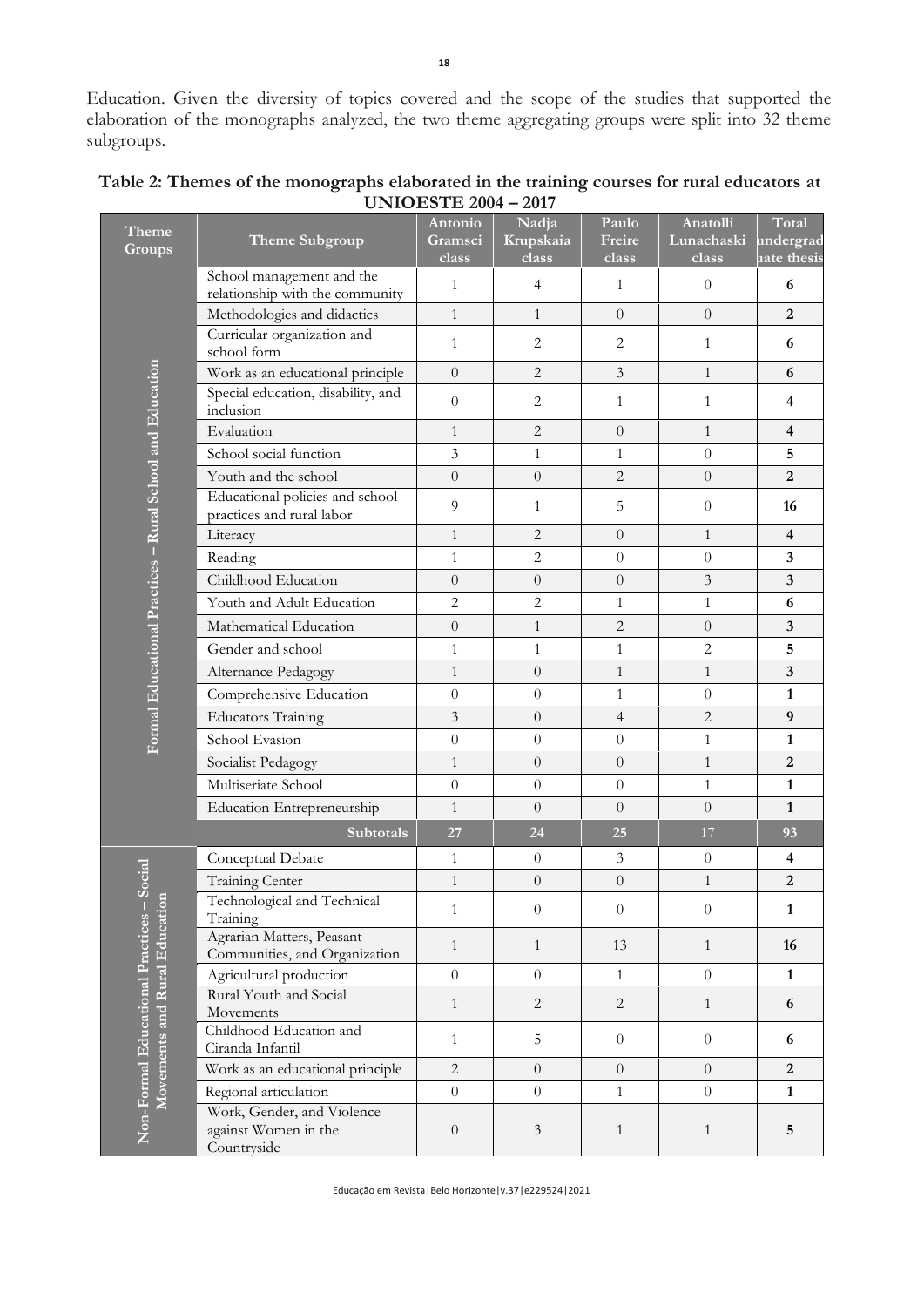| Subtotals        |    |    |    | 44             |
|------------------|----|----|----|----------------|
| Total Monographs | 35 | 35 | 40 | $\overline{2}$ |

#### SOURCE: Authors' organization (2019).

In line with the distribution of monographs among the two groups and the 32 theme subgroups listed in Chart 2, there is a strong adherence to studies oriented towards Formal Educational Practices – School and Rural Education or, in other words, on the issue of school education itself. The number of works in this group amassed 93 monographs among the four classes. In turn, studies focused on Non-Formal Educational Practices – Social Movements and Rural Education, even if at a lower rate, also had an impact on the works of the four classes, resulting in a total of 44 monographs.

When considering the three classes of the Pedagogy course for Rural Educators – Antonio Gramsci, Nadja Krupskaia, and Anatolli Lunachaski classes –, by relating the objects of study and the spaces of insertion and performance of the student-researchers verified at the initial moment of the courses and in the Living Memorials, also concerning their elaborations and Undergraduate Thesis titles, we can verify that, out of the 68 works that constituted the Theme Group of Formal Educational Practices – School and Rural Education, 54 obviously express the relationship between the studentresearchers' origins and the chosen study objects. This link is also evident in the Theme Group for Non-Formal Educational Practices – Social Movements and Rural Education, since out of the 23 studies analyzed, 19 approach the relationship between the insertion of student-researchers and the objects researched. In the context of the Licentiate degree in Education – Paulo Freire class, this was the subject of eighteen out of the 25 works gathered in the Theme Group of Formal Educational Practices – School and Rural Education; a reciprocal relationship is evidenced, expressed, above all, through the connection and insertion of student-researchers into the processes and spaces that supported their respective objects of study. Likewise, regarding the Licentiate degree in Rural Education, seventeen of the 21 works that are linked to the Theme Group Non-Formal Educational Practices – Social Movements and Rural Education cover the relationship between the objects of study and the insertion and performance of student-researchers in spaces constituted as locus and that sustained their research objects.

Thus, it appears that 108 of the 137 monograph works prepared by students of the Rural Education courses offered at UNIOESTE express the reciprocal relationship between the origin and the insertion of the student-researchers and their objects of study through the textual record of the actual works. As an example of this relationship, three monographic works that emphasize this relationship are highlighted. In the case of the Pedagogy course for Rural Educators, the work entitled "Reading and writing practices: a study at Escola Rural Municipal Herbert de Souza", by a student from the Antonio Gramsci class, stands out. In it, the author strikingly records their bond with the object of study selected, either through acting in Youth and Adult, Early Childhood, or Elementary Education, turning to the difficulties related to the process of reading and writing in such contexts. When considering this trajectory as a rural educator, the student-researcher points out in this work that "[...] it was clear that I could never forget them, because I realized that, in my career as an educator, such things should not happen. So I started acting in a way that awakened the child's will to learn how to read and write" (MENDES, 2008, p. 6). Written by a student in the Nadja Krupskaya class, the research entitled "Disabled people: possibilities and challenges of their insertion into the scholar routine of Zumbi dos Palmares Itinerant School" stands out. In it, the author registers through elaboration that the experience as an educator at the school researched allowed for the identification of the difficulty of access for students with special educational needs (RODRIGUES, 2012), with this subject being selected as the research theme for their Undergraduate Thesis. Paulo Freire class of the Licentiate degree in Rural Education, the work that stands out is titled "The relationship between work and education in the pedagogical practice at the CEFFA Bley", in which the student-researcher registers that their link with the researched reality "[...] made a relationship beyond a contractual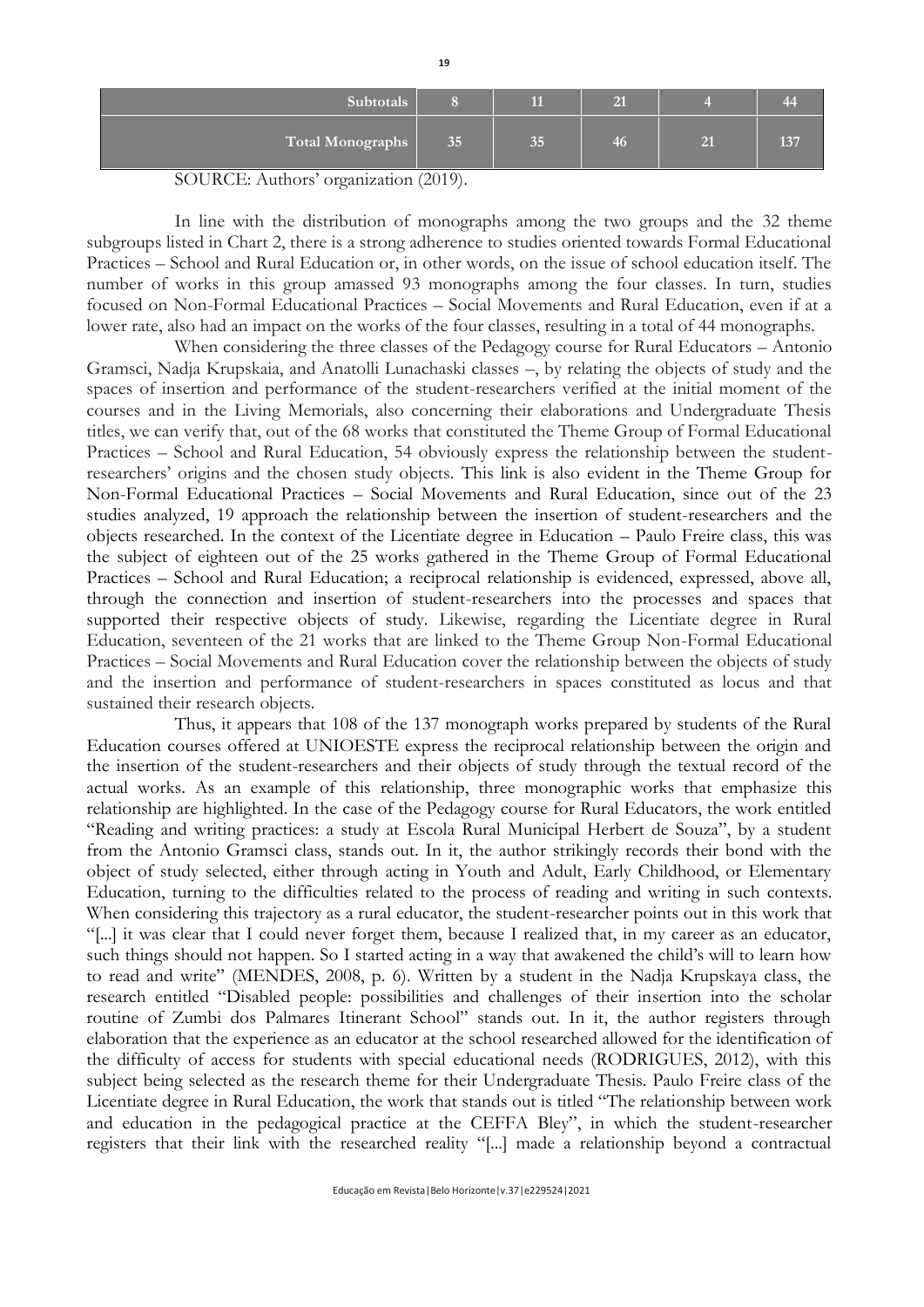formality possible while also providing a militant relationship, committed to contributing to the development of this experience." (FAVERO, 2014, p. 8).

In this sense, the comprehension that the subjects researched at the Rural Education courses carried out through PRONERA and PROCAMPO at UNIOESTE maintained connections with concrete problems experienced within the communities where the students are inserted. This data highlights the contribution of the training courses for rural educators held at UNIOESTE in the perspective of advancing the education of rural workers, culminating in the training of professionals with both political commitment and technical competence, capable of contributing to their Communities with a professional performance in the sense of promoting and qualifying the educational processes initiated.

Thus, considering the research processes initiated by students of the Pedagogy of the Earth and Licentiate degree in Rural Education courses at UNIOESTE, as well as the results of the monographs analyzed, the organic link between the researched objects and the existing challenges to advance the educational work within Rural Communities stands in the spotlight. This element stands out as a differential produced collectively in the education of the rural educator, rescuing and affirming the social commitment of the researcher and the research process, insofar as it offers a socially referenced return to the Community life.

### **FINAL THOUGHTS**

By attributing materiality to the Higher and Rural Education interface through the inclusion and permanence of rural workers in undergraduate courses organized with this intention, the Pedagogy course for Rural Educators and Licentiate degree in Rural Education courses at UNIOESTE bring research themes relevant for students in training, as well as the Communities and Popular Social Movements of the rural to the internal environment of the University and academic-scientific production. This becomes evident as the research problems generated reflect questions posed by the reality of the insertion and performance of student-researchers who, even before joining the undergraduate course, act themselves as rural educators, whether within formal spaces or non-formal education programs immersed in the rural reality.

Thus, considering the interface between Higher and Rural Education in training courses for rural educators in a rotational regime implies a connection with the materiality of the background of the subjects of the struggle for Rural Education considering the advances, challenges, and implications that it creates within the Public University. The inclusion and permanence of popular classes in Higher Education in its interface with Rural Education carries out the potential to problematize, systematize, and understand reality, with a view to expanding access to knowledge and, at the same time, inquires about the social role of the University, as it is pushed to offer a socially qualified return in the face of the contradictions and the issues afflicting the rural workers' existence, with an emphasis to their right to education at all levels.

In this way, rotational undergraduate courses carried out through PRONERA and PROCAMPO contribute to the achievement of a new meaning to the social function of the University linked to a popular character and the democratization of Higher Education in three complementary dimensions: access (MARTINS, 2012), content, and form (FRIGOTTO, 2011). The first of the dimensions concerns access, insofar as they expand positions for students from the working class, historically excluded from this educational level. The second is linked to the content, since, through the materiality of the origin of the people subject to the struggle for land and Rural Education, problematizations and themes produced and demanded from the contradictions of the Brazilian rural areas are introduced at the University. And last but not least, there is the dimension of form, which, by constituting and affirming the rotational regime as a concrete possibility for the access and permanence of rural workers at the University, they produce a curricular organization that supports training processes articulated in two spans of time that are intertwined, the Rural Community of insertion and the University, the latter, working as a space to be intentionally and collectively occupied by those subjects who are collectively produced within their organizations and class struggles; the rural workers.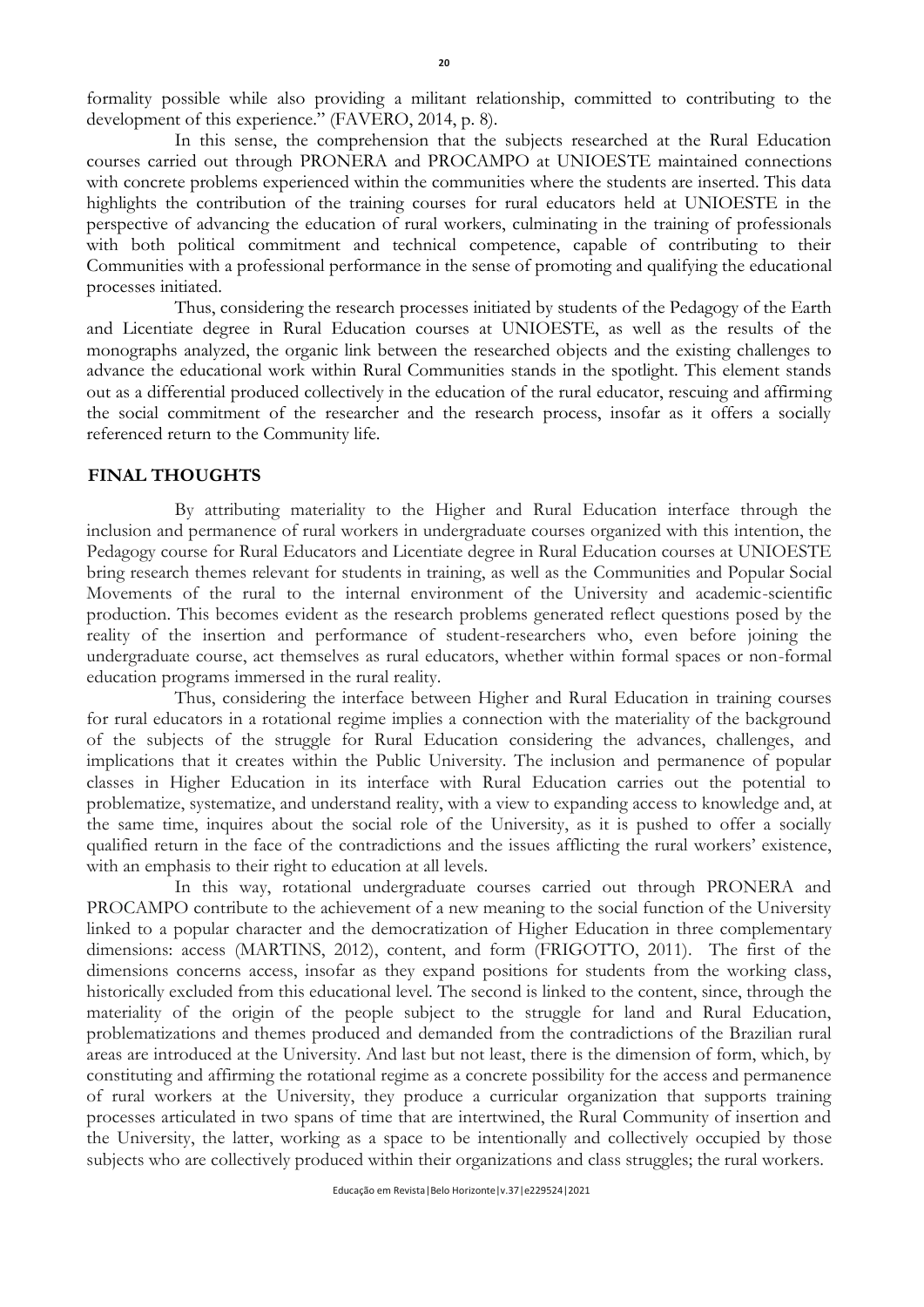### **BIBLIOGRAPHY**

ANDRADE, M. R.; DI PIERRO, M. C. A construção de uma política de Educação na Reforma Agrária. *In:* ANDRADE, M. R. et al. (Org.). **A Educação na Reforma Agrária em Perspectiva:** uma avaliação do Programa Nacional de Educação na Reforma Agrária. São Paulo: Ação Educativa; Brasília: PRONERA, 2004. p. 19-35.

APEC – ARTICULAÇÃO PARANAENSE POR UMA EDUCAÇÃO DO CAMPO. Carta de Porto Barreiro. II Conferência Estadual por uma Educação Básica do Campo, Porto Barreiro/PR, 2 a 5 de novembro de 2000. *In:* MANCHOPE, E. C. P.; LISBOA, E.; HENRIQUES, M. J. R. (Orgs.) **Articulação Paranaense:** "Por uma Educação do Campo". Temáticas abordadas na II Conferência Estadual. Porto Barreiro: APEC, 2000. (Caderno 2, Articulação Paranaense por uma Educação do Campo).

BAHNIUK, C.; CAMINI, I. Escola Itinerante. *In:* CALDART, R. S. et al. (orgs.). **Dicionário da Educação do Campo.** Rio de Janeiro, São Paulo: EPSJV, Expressão Popular, 2012. p. 331-336.

BRASIL. Ministério da Educação. Secretaria de Educação Continuada, Alfabetização e Diversidade. **Edital nº 2, de 23 de abril de 2008.** 2008. Disponível em: [http://portal.mec.gov.br/arquivos/pdf/edital\\_procampo.pdf.](http://portal.mec.gov.br/arquivos/pdf/edital_procampo.pdf) Acesso em: 12 jan. 2018.

BRASIL. Ministério da Educação. **Conheça as Universidades participantes do PROCAMPO 2010.** 2010. Disponível em: [http://portal.mec.gov.br/index.php?option=com\\_docman&view=download&alias=6463-procampo-](http://portal.mec.gov.br/index.php?option=com_docman&view=download&alias=6463-procampo-2010-tabela&category_slug=agosto-2010-pdf&Itemid=30192)[2010-tabela&category\\_slug=agosto-2010-pdf&Itemid=30192.](http://portal.mec.gov.br/index.php?option=com_docman&view=download&alias=6463-procampo-2010-tabela&category_slug=agosto-2010-pdf&Itemid=30192) Acesso em: 12 jan. 2018.

BRASIL. Ministério do Desenvolvimento Agrário. Instituto Nacional de Colonização e Reforma Agrária. **Manual de Operações do PRONERA.** Aprovado pela Portaria/INCRA/P Nº 19, de 15.01.2016. Brasília-DF. 2016. Disponível em: [http://www.incra.gov.br/sites/default/files/uploads/reforma-agraria/projetos-e](http://www.incra.gov.br/sites/default/files/uploads/reforma-agraria/projetos-e-programas/pronera/manual_pronera_-_18.01.16.pdf)[programas/pronera/manual\\_pronera\\_-\\_18.01.16.pdf.](http://www.incra.gov.br/sites/default/files/uploads/reforma-agraria/projetos-e-programas/pronera/manual_pronera_-_18.01.16.pdf) Acesso em: 22 fev. 2018.

BRASIL. Ministério da Educação. **Portaria nº 86, de 1º de fevereiro de 2013:** Programa Nacional de Educação do Campo – PRONACAMPO, 2013. Disponível em: [http://pronacampo.mec.gov.br/.](http://pronacampo.mec.gov.br/) Acesso em: 14 set. 2017.

CAMPOS, J. C. de et al. **Vozes da Educação do Campo na interface com a Unioeste** – Ensino Superior: inclusão e permanências dos Setores Populares. Cascavel: TV IMAGO, 2019. (Coletânea de Vídeos). Disponível em: [https://www.youtube.com/channel/UCw5WgyTakBLJwu5QGjDvLwg.](https://www.youtube.com/channel/UCw5WgyTakBLJwu5QGjDvLwg)

CHAUÍ, M. **Escritos sobre a Universidade.** São Paulo: Ed. UNESP, 2001.

FAVERO, C. **A relação trabalho e educação na prática pedagogica do CEFFA do Bley.** 2014. 74 f. (Trabalho de Conclusão de Curso) – Curso de Pedagogia para Educadores do Campo da Universidade Estadual do Oeste do Paraná, Francisco Beltrão, 2014.

FRIGOTTO, G. Projeto societário contra-hegemônico e educação do campo; desafios de conteúdo, método e forma. *In:* MUNARIN, A. et al. (orgs). **Educação do campo:** reflexões e perspectivas. 2. ed. Florianópolis: Insular, 2011.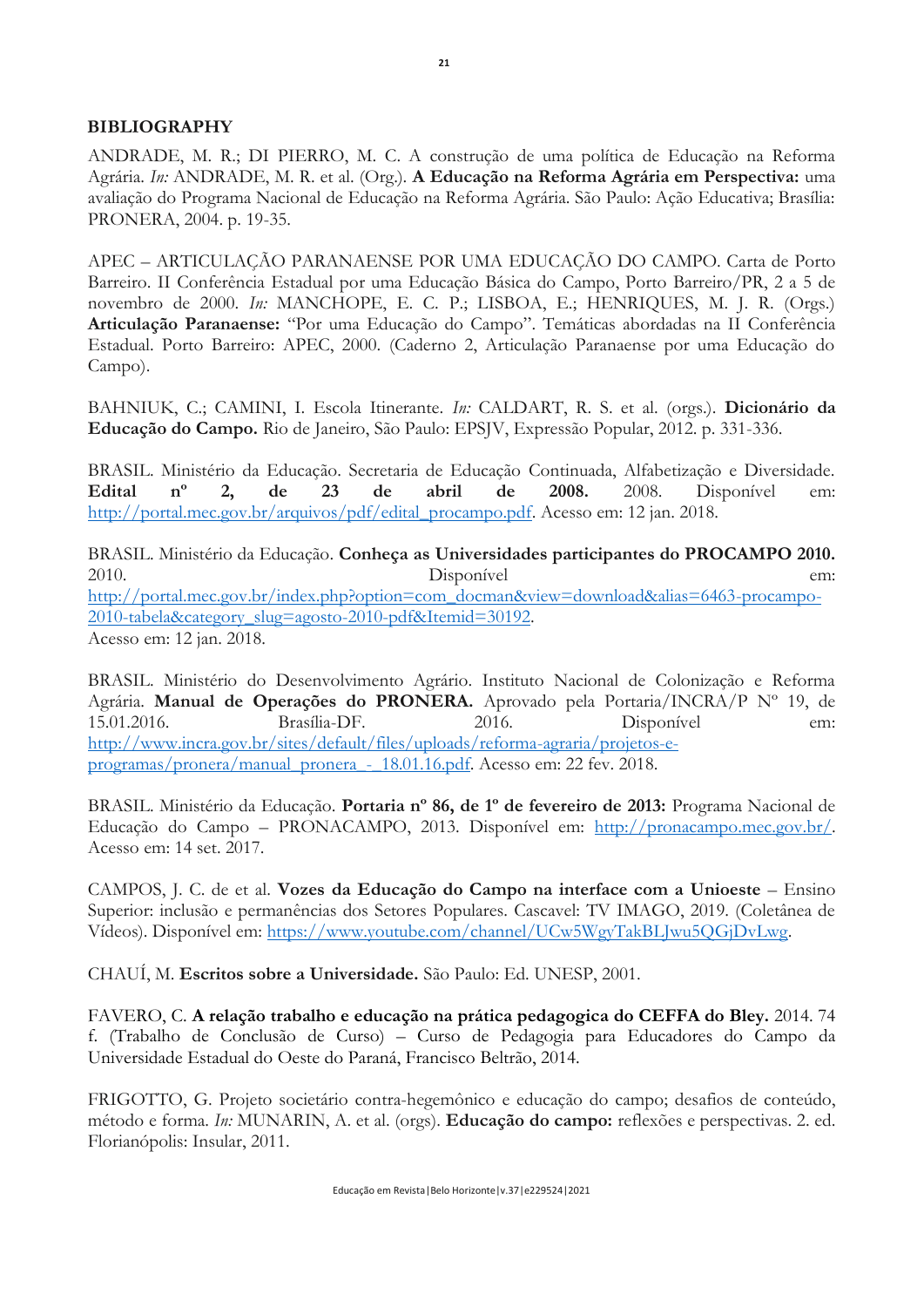GHEDINI, M. C. et al. Formação de Educadores do Campo: interface entre a Universidade Estadual do Oeste do Paraná e os Movimentos Sociais Populares do Campo. *In:* LOSS, A. S.; VAIN, P. D. **Ensino Superior:** palavras, pesquisas e reflexões entre movimentos internacionais. Curitiba: CRV, 2018. p. 273-295.

HORÁCIO, A. de S. **Licenciatura em Educação do Campo e Movimentos Sociais:** análise do curso da Universidade Federal de Minas Gerais. 2015. 156 f. Dissertação (Mestrado em Educação) – Universidade Federal de Viçosa – UFV, Viçosa/MG, 2015.

IPEA – INSTITUTO DE PESQUISA ECONÔMICA APLICADA. **II PNERA** – Relatório da II Pesquisa Nacional sobre a Educação na Reforma Agrária. Brasília, DF: IPEA, 2015.

LEAL, A. A. et al. Cartografia das Licenciaturas em Educação do Campo no Brasil: expansão e institucionalização. *In:* MOLINA, M. C.; MARTINS, M. F. A. (orgs.). **Formação de formadores:** reflexões sobre as experiências da Licenciatura em Educação do Campo no Brasil. Belo Horizonte: Autêntica, 2019. p. 39-53.

LOSS, A. S. et al. (Orgs.). **Ensino Superior "em movimento":** aproximações da inclusão pelos princípios da educação popular. Curitiba: CRV, 2018.

LOSS, A. S.; VAIN, P. D. (Orgs.). **Ensino Superior e inclusão:** palavras, pesquisas e reflexões entre movimentos internacionais. Curitiba: CRV, 2018.

MARTINS, J. F. A Pedagogia da Terra: os Sujeitos do Campo e do Ensino Superior. **Revista Educação, Sociedade & Culturas**, nº 36, 2012. p. 103-119.

MEC – MINISTÉRIO DA EDUCAÇÃO. Secretaria de Educação Superior. Secretaria de Educação Profissional e Tecnológica. Secretaria de Educação Continuada, Alfabetização e Diversidade. Coordenação Geral de Educação do Campo. Minuta Original Licenciatura (Plena) em Educação do Campo. 2006. *In:* MOLINA, M. C.; SÁ, L. M. (Orgs.). **Licenciaturas em Educação do Campo:**  registros e reflexões das experiências-piloto (UFMG; UnB; UFBA e UFS). Belo Horizonte: Autêntica, 2011. (Coleção Caminhos da Educação do Campo, 5). p. 357-364.

MENDES, E. P. **Práticas de leitura e escrita:** um estudo na Escola Rural Municipal Herbert de Souza. 2008. 41 f. (Trabalho de Conclusão de Curso) – Curso de Pedagogia para Educadores do Campo da Universidade Estadual do Oeste do Paraná, Francisco Beltrão, 2008.

MOLINA, M. C.; SÁ, L. M. (Orgs.). **Licenciaturas em Educação do Campo:** registros e reflexões a partir das experiências piloto. Belo Horizonte: Autêntica, 2011. (Coleção Caminhos da Educação do Campo, 5).

MOLINA, M. C. et al. A produção do conhecimento na licenciatura em Educação do Campo: desafios e possibilidades para o fortalecimento da educação do campo. **Revista Brasileira de Educação**, v. 24, 2019. Diponível em: [https://www.scielo.br/pdf/rbedu/v24/1809-449X-rbedu-24-e240051.pdf.](https://www.scielo.br/pdf/rbedu/v24/1809-449X-rbedu-24-e240051.pdf) Acesso em: 20 dez. 2020.

PINTO, Á. V. **A questão da Universidade.** 2. ed. São Paulo: Cortez, 1994.

RODRIGUES, E. K. **Sujeitos com deficiência:** possibilidades e desafios de sua inserção no cotidiano escolar da Escola itinerante Zumbi dos Palmares. 2012. 56 f. (Trabalho de Conclusão de Curso) – Curso de Pedagogia para Educadores do Campo da Universidade Estadual do Oeste do Paraná, Cascavel, 2012.

**22**